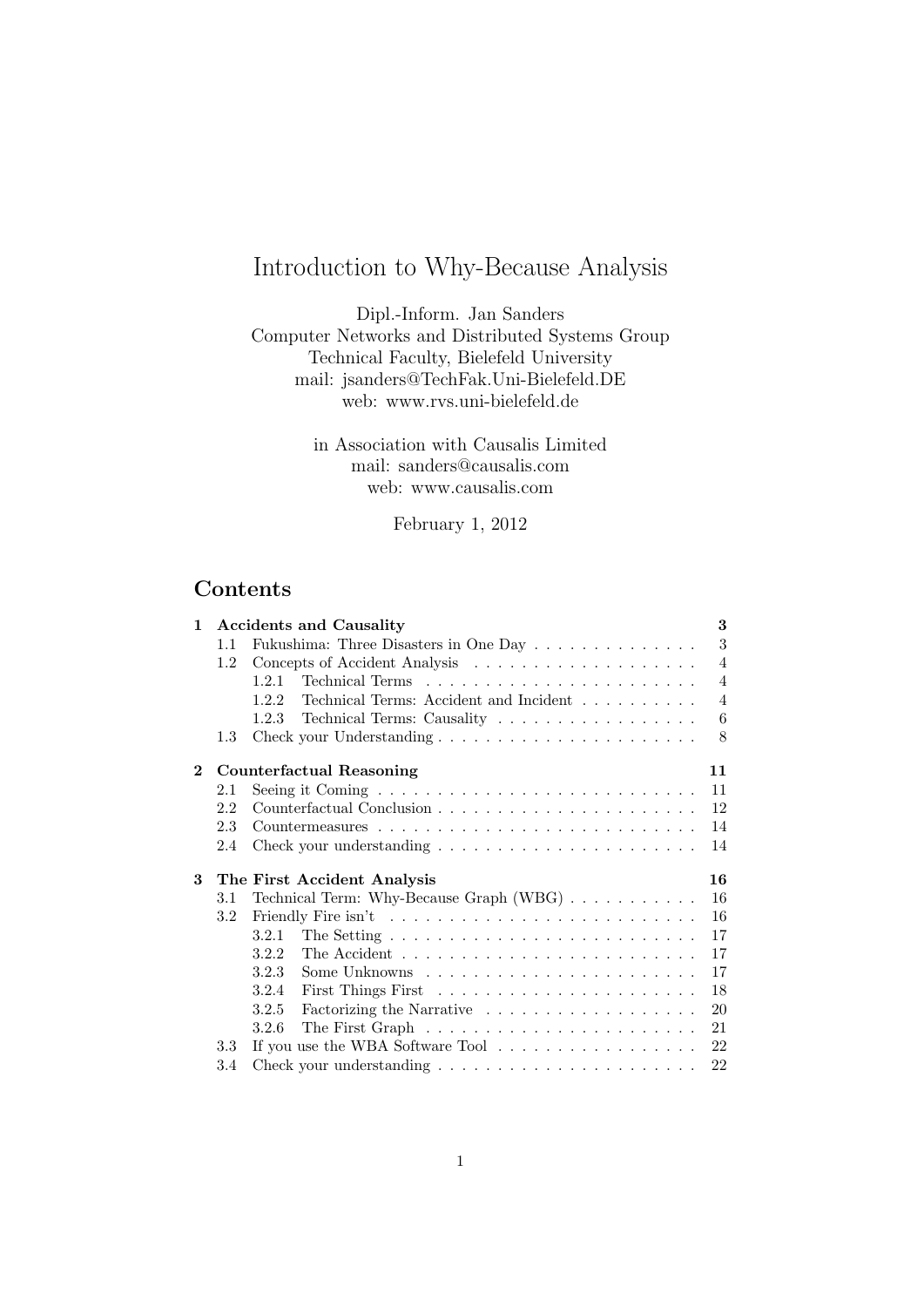| 4 |     | First Accident, contd.                                                           | 23 |
|---|-----|----------------------------------------------------------------------------------|----|
|   | 4.1 |                                                                                  | 23 |
|   | 4.2 | The Stopping Rule $\dots \dots \dots \dots \dots \dots \dots \dots \dots \dots$  | 23 |
|   | 4.3 |                                                                                  | 24 |
|   | 4.4 |                                                                                  | 27 |
|   | 4.5 |                                                                                  | 27 |
|   | 4.6 | Not a Tree anymore $\dots \dots \dots \dots \dots \dots \dots \dots \dots \dots$ | 28 |
|   | 4.7 | The Rest                                                                         | 29 |
|   | 4.8 | If you use the software $\dots \dots \dots \dots \dots \dots \dots \dots \dots$  | 29 |
|   | 4.9 |                                                                                  | 29 |
| 5 |     | Sufficient, but Not Neccessary                                                   | 35 |
|   | 5.1 |                                                                                  | 35 |
|   | 5.2 |                                                                                  | 35 |
| 6 |     | <b>Factor Types</b>                                                              | 37 |
|   | 6.1 |                                                                                  | 37 |
|   |     | 6.1.1                                                                            | 37 |
|   |     | 6.1.2                                                                            | 38 |
|   |     | 6.1.3                                                                            | 38 |
|   |     | 6.1.4                                                                            | 38 |
|   | 6.2 |                                                                                  | 38 |
|   |     | 6.2.1                                                                            | 39 |
|   |     | 6.2.2                                                                            | 39 |
|   | 6.3 |                                                                                  | 39 |
| 7 |     | <b>Continuous Functions</b>                                                      | 42 |
|   | 7.1 | A Train Derailment                                                               | 42 |
|   | 7.2 | Continous Values vs. Discrete Values                                             | 42 |
|   | 7.3 |                                                                                  | 43 |
|   | 7.4 | Conclusion                                                                       | 43 |
|   | 7.5 |                                                                                  | 44 |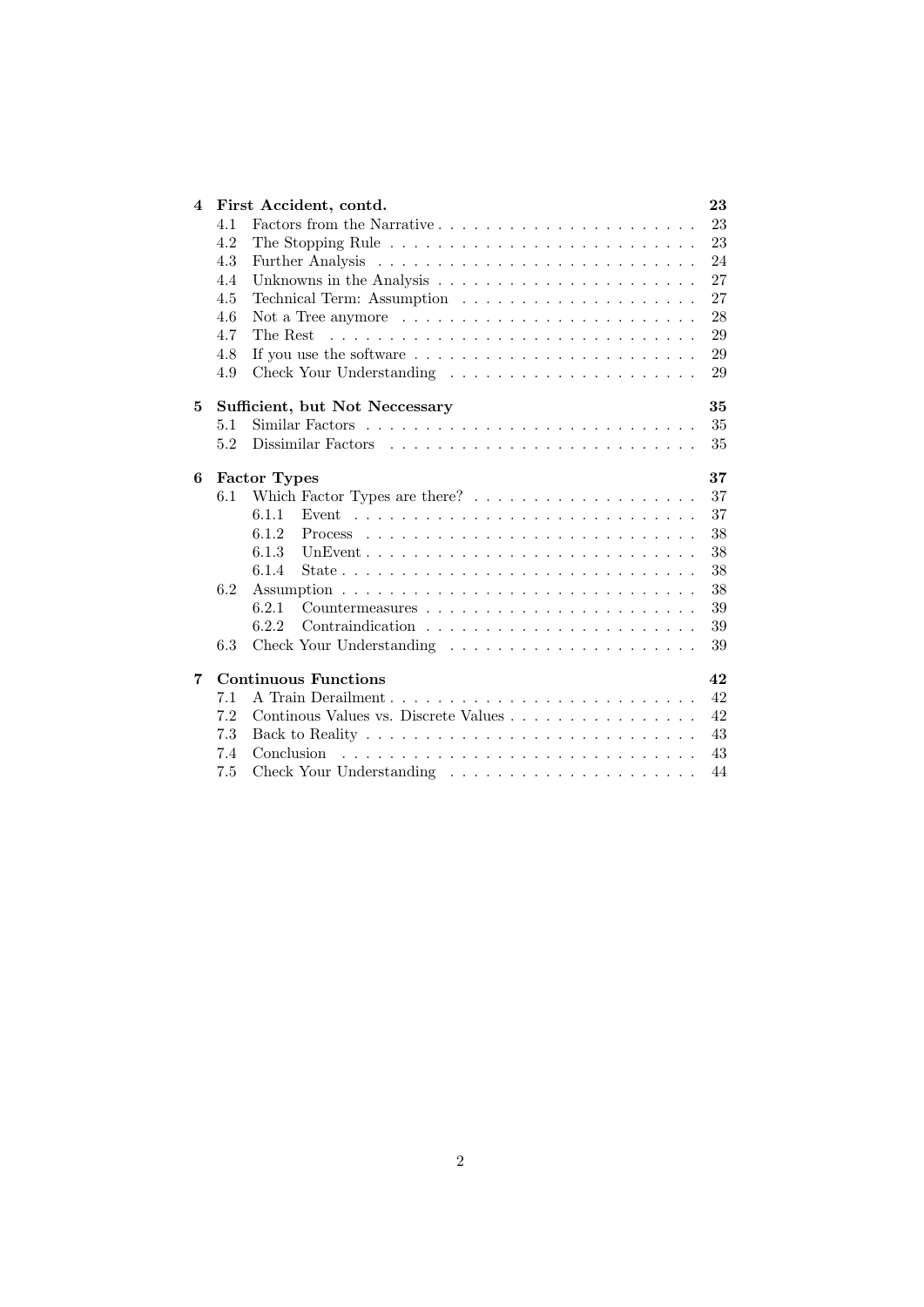# 1 Accidents and Causality

### 1.1 Fukushima: Three Disasters in One Day

At the time of writing the last Big Disaster happened on March 11th 2011 in Fukushima Prefecture, Japan. The first disaster was the so called Tohoku Earthquake, which occurred approximately at a quarter to three, local time. The epicenter of the quake was approximately 70 km off the Oshika Peninsula the coast with a magnitude of 9.0. A magnitude 9.0 quake is an immensely powerful earthquake, indeed it was one of the most powerful earthquakes ever recorded. The close proximity to the north eastern part of the Japanese main island of Honshu and the huge amount of power meant serious destruction.

Then there was a second disaster following immediately. Shortly after the earthquake a tsunami struck the east coast of northern Honshu. The tsunami was a direct result of the moving sea bed. The tsunami traveled as far as 10 km inland and wiped out entire villages.

After the tsunami retreated a third disaster was already becoming apparent. The Fukushima Dai-Ichi nuclear power plant was first struck by the Tohoku quake, then by the tsunami and this caused a runaway nuclear reaction. A nuclear disaster followed, which is still not under control as of December, 1st 2011.

It is unfortunate enough to be the victim of an earthquake, a tsunami or a runaway nuclear reaction. But it was not't just bad luck, since the three disasters did not occur independent of each other. The three disasters were linked causally. On causing another. The earthquake caused the tsunami and damaged the Fukushima Dai-Ichi nuclear plant. The tsunami further damaged the nuclear plant and left it in a state that was not longer controllable.



Figure 1: Simple causation from Tohoku earthquake to the Fukushima Dai-Ichi nuclear disaster

Two of the disasters are naturally occurring disasters. The nuclear crisis could only happen because there was a man-made system with the potential of an uncontrollable radioactive reaction. This potential was realized, both by the existence of the plant and the preceding natural disasters.

From the point of view of accident analysis only the man-made system is within the ability of humans to control and influence. An accident analysis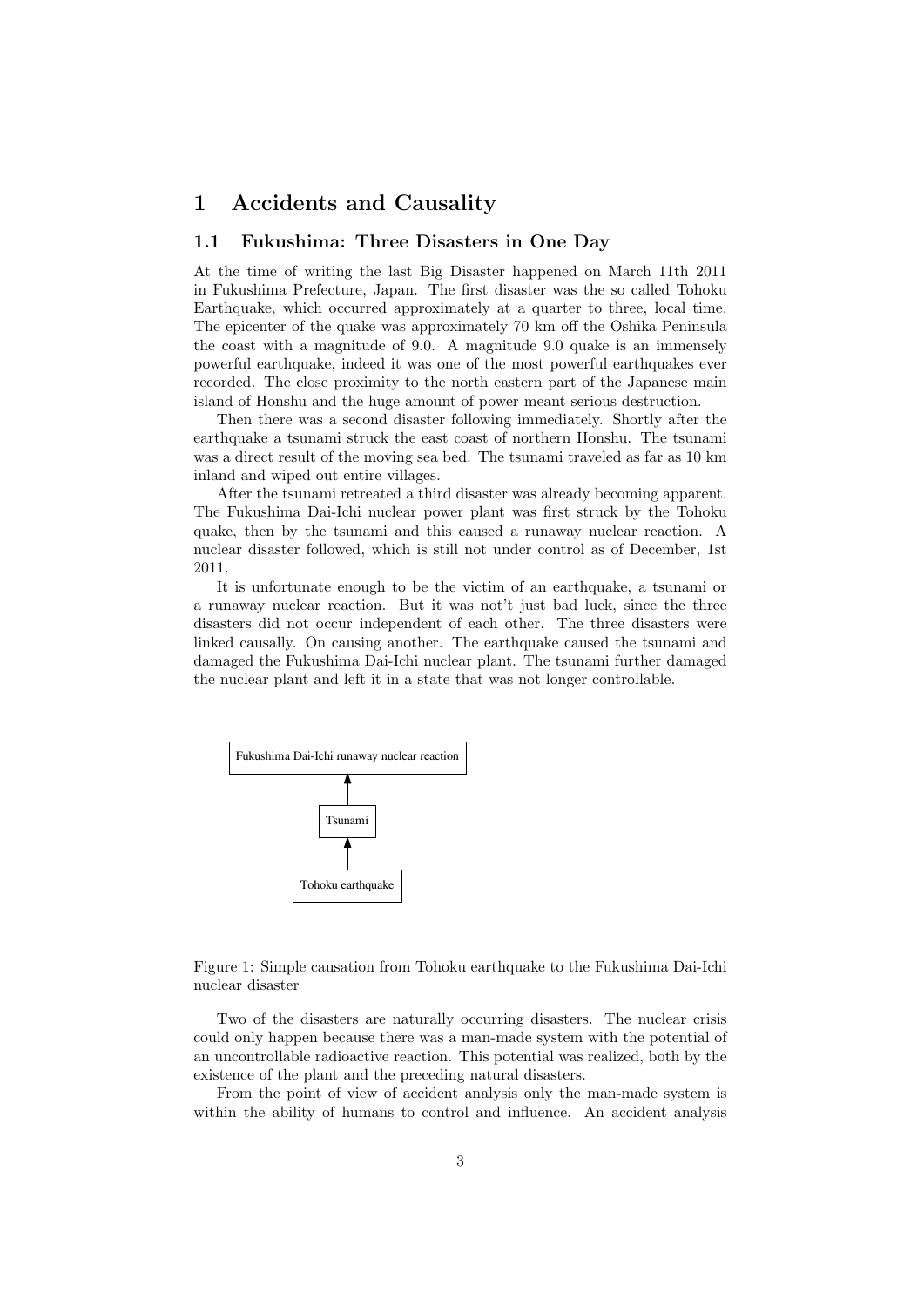will focus on the nuclear accident and try to find out what went wrong. That does not mean that analyzing the quake and tsunami does not have benefits. But since humans can only change the design of the nuclear plant, and not of tectonic plates or the sea, the two natural disasters are only of interest insofar that they concern the safe operation of the plant.

### 1.2 Concepts of Accident Analysis

The Fukushima story illustrates some basic and important concepts of accident analysis. Some occurrences are accidents, others are not. How do we distinguish them? Another important concept is causality. Everybody has an intuitive grasp on the concept of causality, but for accident analysis it is very helpful to have a formal understanding of the concept. As with accidents, causality in this scope will be used as a technical term, to be distinguished from its day to day  $11S<sub>P</sub>$ 

For the scope of this book the term Accident, and some other related terms, will have special meaning. They are technical terms, which will receive special attention in this book.

#### 1.2.1 Technical Terms

Technical terms will be introduced throughout this book. Some are part of jargon and are widely used in safety literature. Not all literature uses the exact same definitions as I do, but they will be sufficiently similar to allow the understanding of other texts on the topic. Jargon is used to express very specific things that day-to-day language cannot easily.<sup>1</sup> It is helpful to learn the jargon presented here.

#### 1.2.2 Technical Terms: Accident and Incident

There are many definitions out there that define the term Accident. One good example is the definition used by the International Civil Aviation Organization ICAO.

Accident - ICAO "An occurrence associated with the operation of an aircraft which takes place between the time any person boards the aircraft with the intention of flight until such time as all such persons have disembarked, in which (a) a person is fatally or seriously injured  $\ldots$  or (b) the aircraft sustains damage or structural failure  $\left[\ldots\right]$  or  $(c)$  the aircraft is missing or is completely inaccessible."

The definition concerns itself with aircraft accidents and does not aim to give a general definition of what an Accident is. The scope is even further narrowed e.g. by the "between the time" phrase. The ICAO is interested in Accidents of a specific type, so it is reasonable to exclude from the definition all occurrences e.g. not "associated with the operation of an aircraft". On a side note, "associated" is not well defined, in a formal way, but for our purposes it should

<sup>&</sup>lt;sup>1</sup>Some people feel that the purpose of jargon is to distinguish between insiders and outsiders. That may well be the case, but nevertheless the benefits of having a specific technical vocabulary outweigh the costs by far.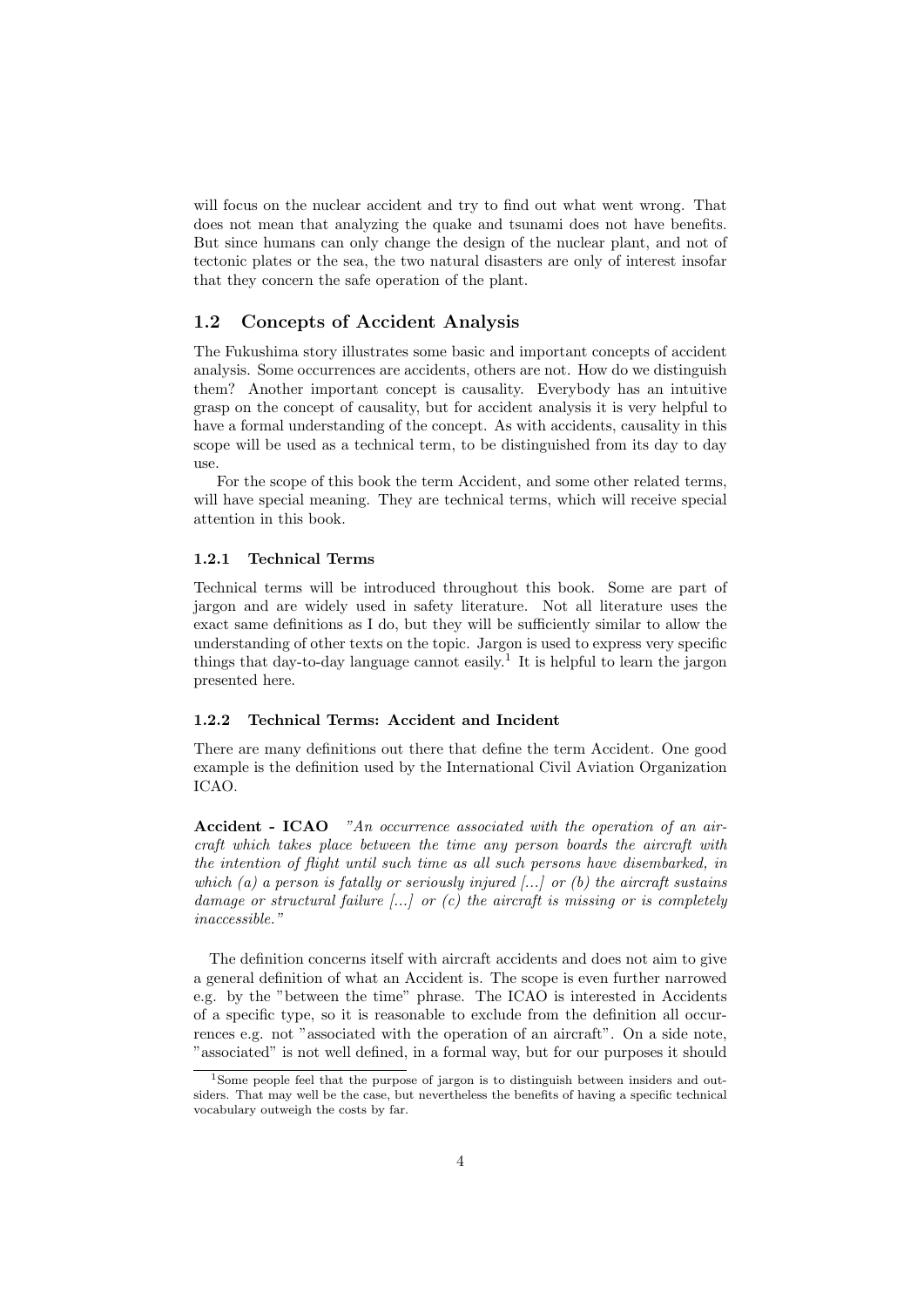be fairly obvious what the meaning of the statement is. ICAO is not interested in occurrences that involve injury to persons who dismantle a decommissioned aircraft. The purpose of ICAO is to set international rules for civil aviation. This includes aviation accident investigation. Since decommissioned aircraft are no longer operated in a civil aviation environment they can be excluded from the scope of interest. Note also that there has to be a certain level of loss. Light injury to a person associated with the operation of an aircraft does not constitute an Accident. One reason for this is that this would do more harm that good to investigate all light injuries. The amount of work that would be necessary can better be invested in other activities that will improve aviation safety more effectively. A second reason is, that there is probably not much to learn from most light injury occurrences. Learning from Accidents is the major reason to conduct Accident analysis in the first place. But I will leave it at that for the moment.

In the introduction I also differed between types of occurrences. I simply wrote that neither the Tohoku quake, nor the tsunami were accidents. The runaway nuclear reaction however is an Accident, I wrote. The reason to exclude the natural disasters from the list of occurrences that may be Accidents is that natural disasters differ in one very important way from nuclear power plants. Power plants are man-made, but natural disasters are not.<sup>2</sup> If a nuclear Accident is analyzed and understood changes can be made to other similar plants to prevent future Accidents. But we cannot change the design of tectonic plates of fluid body physics, which does not mean that we should not try to understand them. Both natural disasters were causes for the nuclear Accident and understanding their behavior can also lead to insights to improve the design of nuclear plants.

Our own working definition of Accident will now be:

Accident An Accident is an occurrence that results in significant loss an is within our area of interest.

This is a bit fuzzy for a good formal definition, but sufficient for our purposes. The definition allows us to state the amount of loss and our area of interest outside the definition of Accidents.

A related concept is Incident, which we will define analogous to Accident.

Incident An Incident is an unwanted occurrence within our area of interest.

With this definition all Accidents are also Incidents, but not the other way round. Intuitively we could say that Incidents are near-Accidents. Something went wrong so that an analysis is warranted, but no significant amount of loss resulted from the Incident.

Let's have a look at ICAO's definition of Incident.

Incident - ICAO "An occurrence, other than an accident, associated with the operation of an aircraft which affects or could affect the safety of operation."

<sup>&</sup>lt;sup>2</sup>I will not discuss the amount of man-madeness in natural disasters that may or may not result from global warming. While that may be true, it is a bit beside the point here.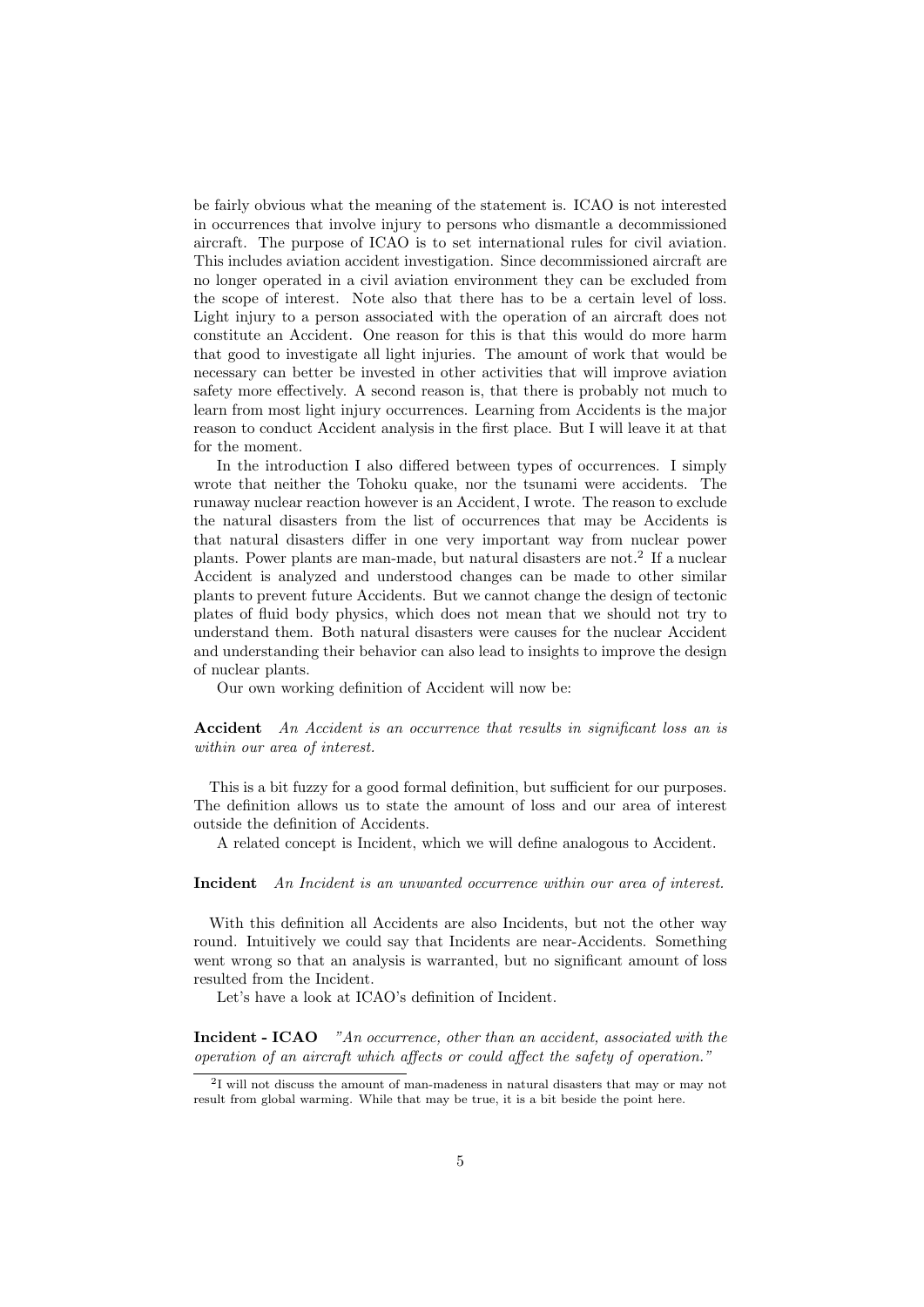This definition is defined relative to the definition of Accident, but here Accidents are not Incidents. They have been explicitly excluded. Both ways are OK of course if they fit their purpose.

I chose to define Accidents to be a subset of Incidents so that I would not have to write "Accidents and Incidents" throughout this book. I prefer to just write "Incidents" where I mean both, which will be most of the time.

#### 1.2.3 Technical Terms: Causality

The Tohoku earthquake caused the tsunami and both contributed to the nuclear crisis. Did both cause the crisis? Intuitively we would say, Yes they did. But when I rephrase the above statement to "The Tohoku earthquake caused the tsunami and both triggered the nuclear crisis" then the phrasing implies that there have been other causes to the nuclear crisis.



Figure 2: The earthquake and the tsunami both contributed to the nuclear disaster.

One occurrence causing one other occurrence is a special case. Some things need a large set of causes before they can happen. Consider the number of safety systems in your car: anti lock brakes, anti skid, airbags or the crush zone to name a few. In order for a frontal crash to be fatal a number of these must either be ineffective or inoperative. Each safety system is supposed to increase the number of causes necessary for a fatal frontal crash by one. Commonly speeding, fatigue or DUI would count as "the cause" of a fatal frontal crash.



Figure 3: Causal chains are too simplistic to explain complex causal relationships.

The latter point of view is sometimes called a "causal chain", which suggests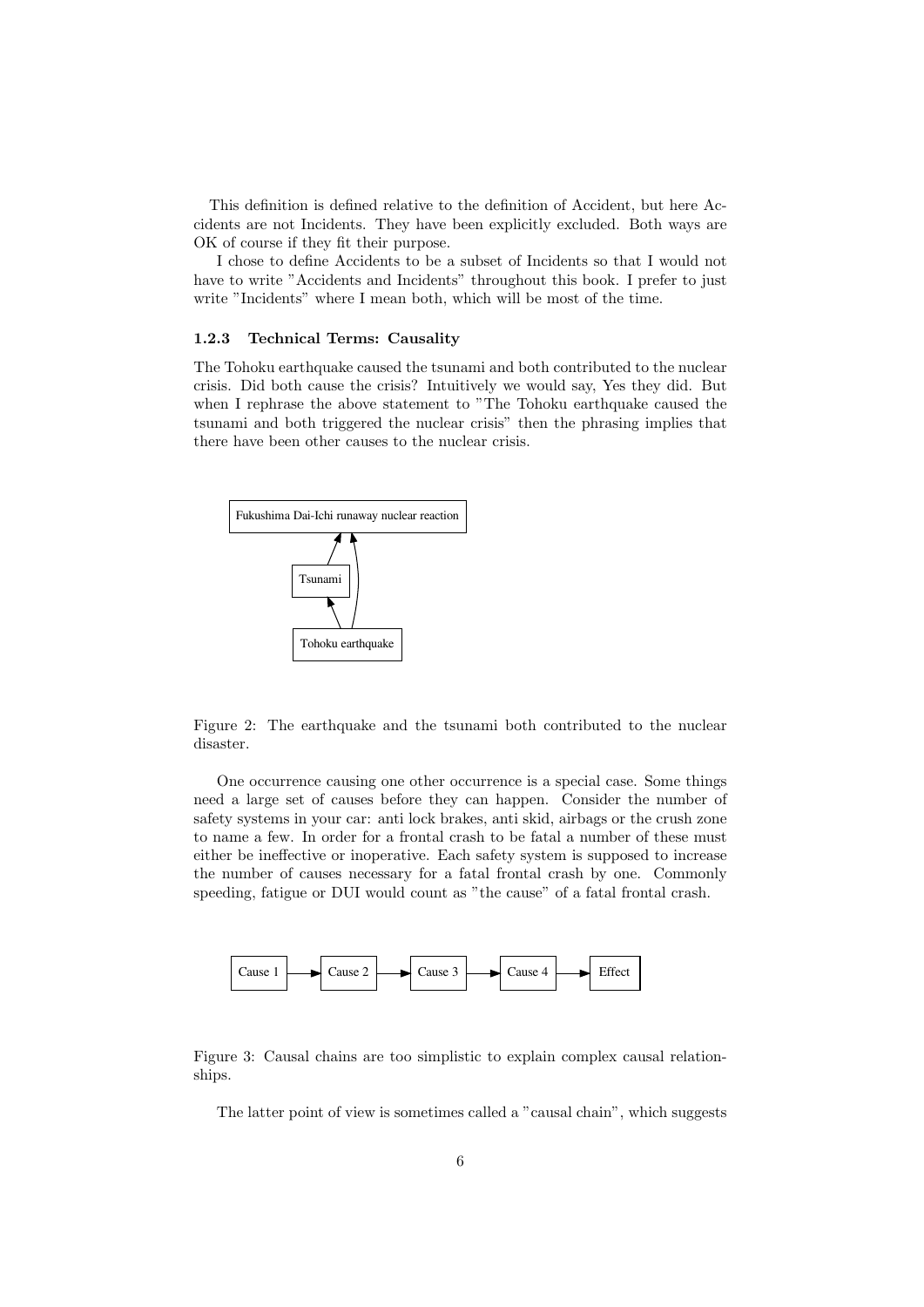one-to-one causal relations between causes and effects. For simple Incidents that may be sufficiently explanatory. But complex systems tend to have complex cause and effect relations that require a more rigorous approach to causality.



Figure 4: Causal relationships can be quite complex. This does not bear any resemblance to a chain.

WBA is built upon one such rigorous notion of causality, which are called Counterfactuals. There are other notions of causality, but for the purpose of learning WBA I will only consider Counterfactuals here.

The word Counterfactual seems to suggest something along the lines "Counter to Fact", which is correct. David Hume argued, that two occurrences are causally related as cause and effect if they pass the following test:

**Counterfactual Test**  $C$  is a cause for  $E$  if, and only if, had  $C$  not happened  $E$  could not have happened<sup>3</sup>.

In other words, contrary to the fact that C and E both happened, we assume that C would not have happened. In that case can E happen? If the answer is yes, then C is necessary causal factor for E. If the answer is no, then C is not necessary for E to happen, E would have happened anyway.

In WBA speak we say:

Necessary Causal Factor (NFC) Cause C is a Necessary Causal Factor for effect E if C passes the Counterfactual Test for E. C is a NFC for E.

Please note that even though C is a Counterfactual for E, the Counterfactual Test does not answer whether C is the only cause for E. C alone may not be sufficient, other causes may be needed so that E occurs.

<sup>&</sup>lt;sup>3</sup>All else being equal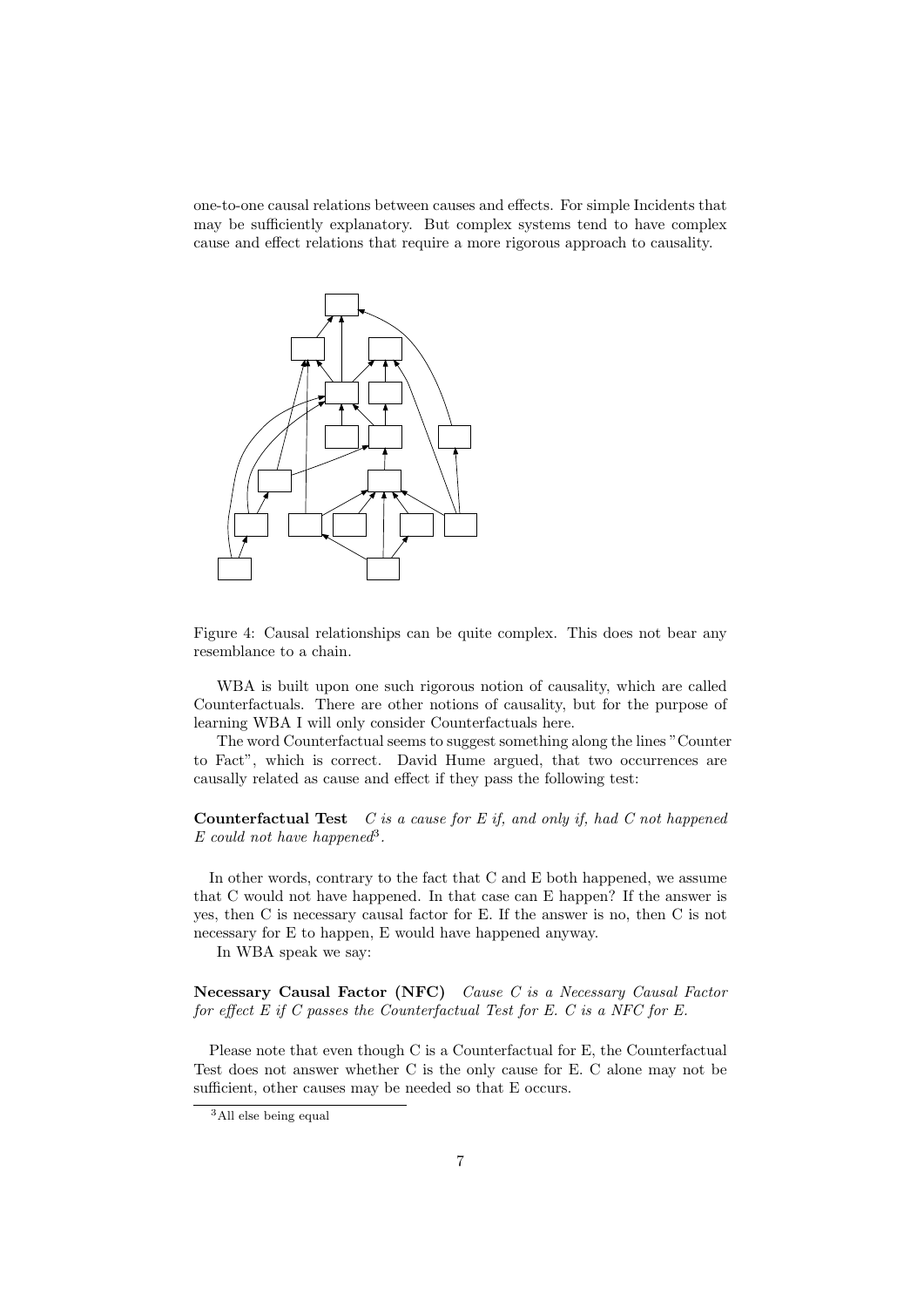

Figure 5: Necessary and sufficient causes to get money from an ATM

An example: You want to withdraw money from your bank account. This can most easily be done at an  $ATM<sup>4</sup>$ . You insert a mag-stripe card into the card slot of the ATM and then enter your  $\text{PIN}^5$  and the ATM will dispense the amount you requested. Would you receive the money if you had inserted the card, but would not have entered the PIN? No, the PIN is necessary. Would you receive the money if you had entered the PIN, but would not have inserted the card? No, the card is also necessary. Card and PIN are necessary, but none is sufficient on its own.

I have already presented the Counterfactual Test, and there is a complementary test for sufficiency:

Causal Sufficiency Test Causes C1, C2, ... and Cn are causally sufficient for effect  $E$  to happen if, and only if,  $E$  inevitably happens when  $C1$ ,  $C2$ , ... and C<sub>3</sub> happen.

With both tests, the Counterfactual Test and the Causal Sufficiency Test, it is possible to determine if a suspected cause-effect relation really is one. And if the causation of an effect can be completely determined.

### 1.3 Check your Understanding

Exercise 1 On 14th of April 1912, the RMS Titanic collided with an iceberg. Even though the ship was thought to be unsinkable, the iceberg inflicted an unrecoverable amount of damage. Among the factors that contributed to the loss of 1517 people were

• Excessive speed. The captain of the ship aimed to make the fastest Atlantic crossing, winning the blue ribbon.

<sup>4</sup>Automated Teller Machine

<sup>5</sup>Personal Identification Number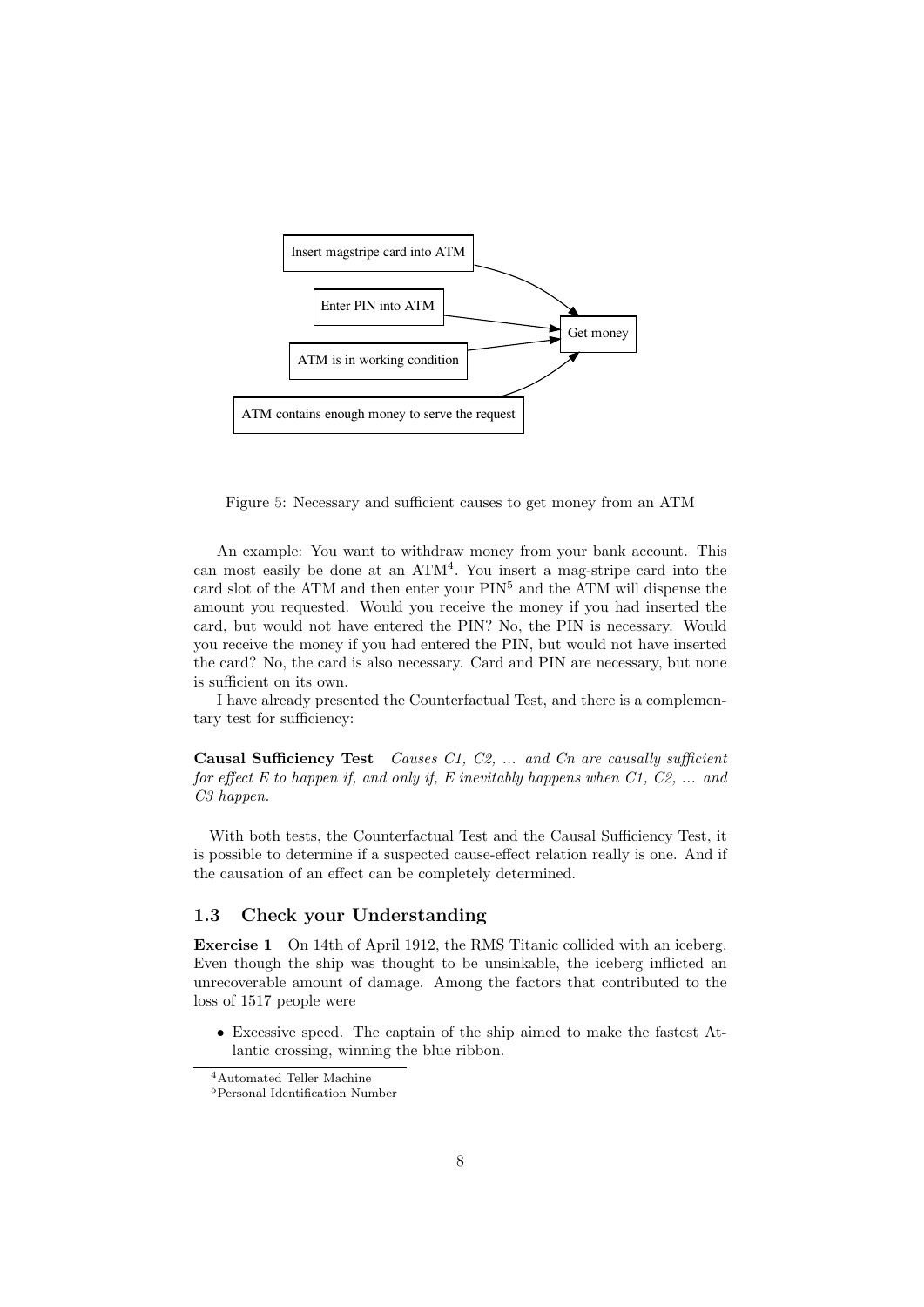- The collision occurred at night.
- RMS Titanic did not have sufficient life boat capacity for crew and passengers.
- The ship was thought to be unsinkable.
- RMS Titanic was unable to evade the iceberg after it was spotted by the lookout.

This is by far not a complete account of the fate of RMS Titanic.

- 1. What do you consider to be the Accident? Try to be as precise as possible to define the Accident event.
- 2. Which of the five given factors are causally related according to the Counterfactual Test?
- 3. How many of the five factors are NCFs of the Accident?
- 4. Do the Accident and its NCFs pass the Causal Sufficiency Test? If not, what is missing?

Exercise 2 On 26th of April 1986 a nuclear disaster occurred at the power plant at Chernobyl, Ukraine (former USSR). Which of the following factors would you name the Accident? Why?

- Point beyond which the nuclear reaction was controllable.
- Explosion of the rector containment building.
- Release of radioactive material into the environment.

Exercise 3 You get back to your car to discover that you have been fined for parking in a no-parking zone. At the time you parked your car you were not aware of the no-parking zone.

- Give all NCFs for begin fined.
- Which of the NCFs change had you been deliberately parking in a noparking zone.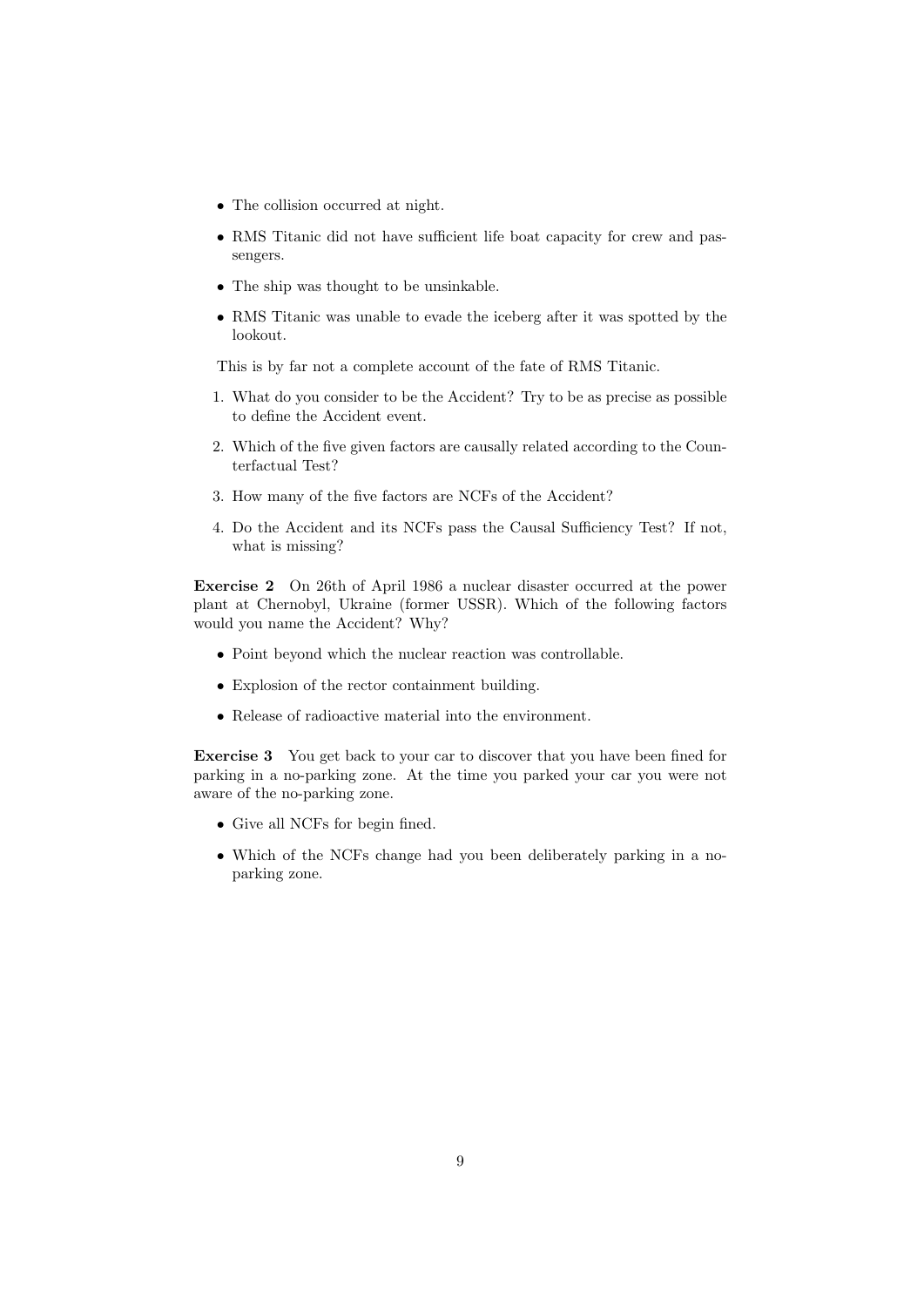



Figure 6: Sufficient and Insufficient Set of Causes for E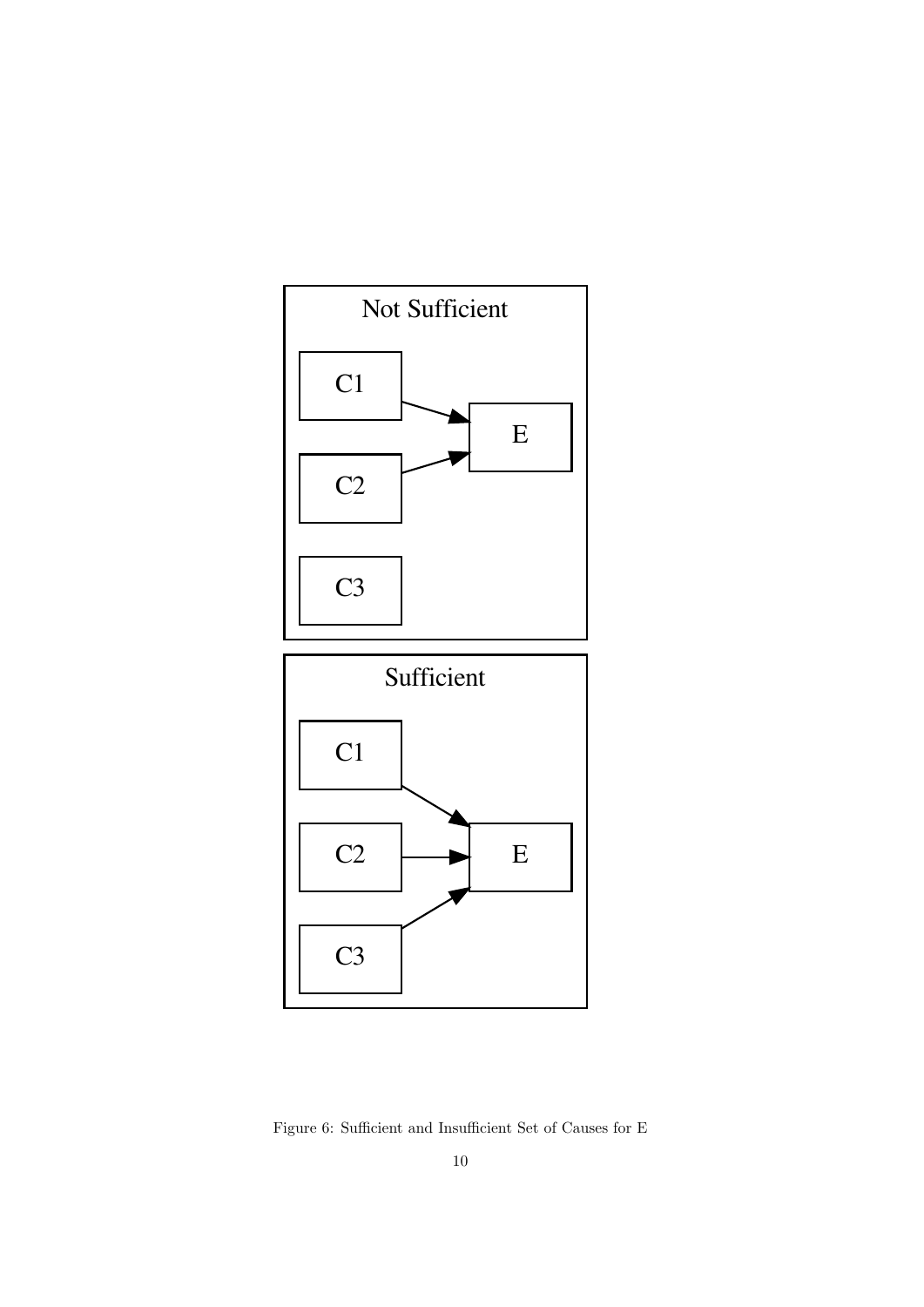# 2 Counterfactual Reasoning

### 2.1 Seeing it Coming

On July 1st, 2002 two aircraft collided mid-air over Lake Constance in southern Germany. The Accident happened despite the fact that both aircraft were equipped with collision avoidance systems. But before a collision avoidance system alerts the crew a ground based system alerts the air traffic controller. The ground based system, called Short Term Collision Avoidance STCA, sounds an alarm if it detects a possible mid-air collision within approximately two minutes. The air traffic controller then has to instruct the aircraft to keep them sufficiently separated.

The airborne system, the Traffic Collision Avoidance System TCAS only warns the crew a little under 50 seconds ahead. In case of a potential mid-air collision the air traffic controller usually has advance warning and the airborne TCAS is only needed if the air traffic controller cannot keep the aircraft separated.

The air traffic controller at Zurich, Switzerland, did not have the STCA system at his disposal due to maintenance. The radar the air traffic controller was using was running in a degraded mode, but was deemed sufficient for the low density night time traffic, that was to be expected. Another system was down due to maintenance on the same night: One of the telephone systems used to contact other air traffic controllers in other air control centers.

Air control center Zurich was not the only air control centers whose radar covered the flight path of the two aircraft that were about to collide. The so called upper area control center at Karlsruhe, Germany, was monitoring the situation, but was not responsible for air traffic control in that area. But the STCA in Karlsruhe was fully operational and a controller tried to phone Zurich three times immediately before the collision. Unfortunately the air traffic controller at Zurich was busy directing an air craft to the airport Friedrichshafen, Germany. The Zurich controller was not continuously monitoring the situation over Lake Constance. Please note that the situation was a little bit more complex that outlined here, but this simplified version is better suited for learning the concepts of Counterfactual Reasoning. For the same reason lets focus on the inability of Karlsruhe to reach Zurich by phone. Please excuse the rather cumbersome statements below, but I will try and keep the form of the Counterfactual Test intact.

- Could the mid-air collision have happened, had the air traffic controller at Zurich been monitoring the situation?
- Could the the air traffic controller at Zurich not have been monitoring the situation, had the air traffic controller at Karlsruhe been able to reach him by phone?
- Could the air traffic controller at Karlsruhe have reached Zurich by phone, had the phone system not been offline for maintenance?

If you read the three Counterfactual Tests another question suggests itself: Could the mid-air collision have happened, had the phone system not been offline for maintenance?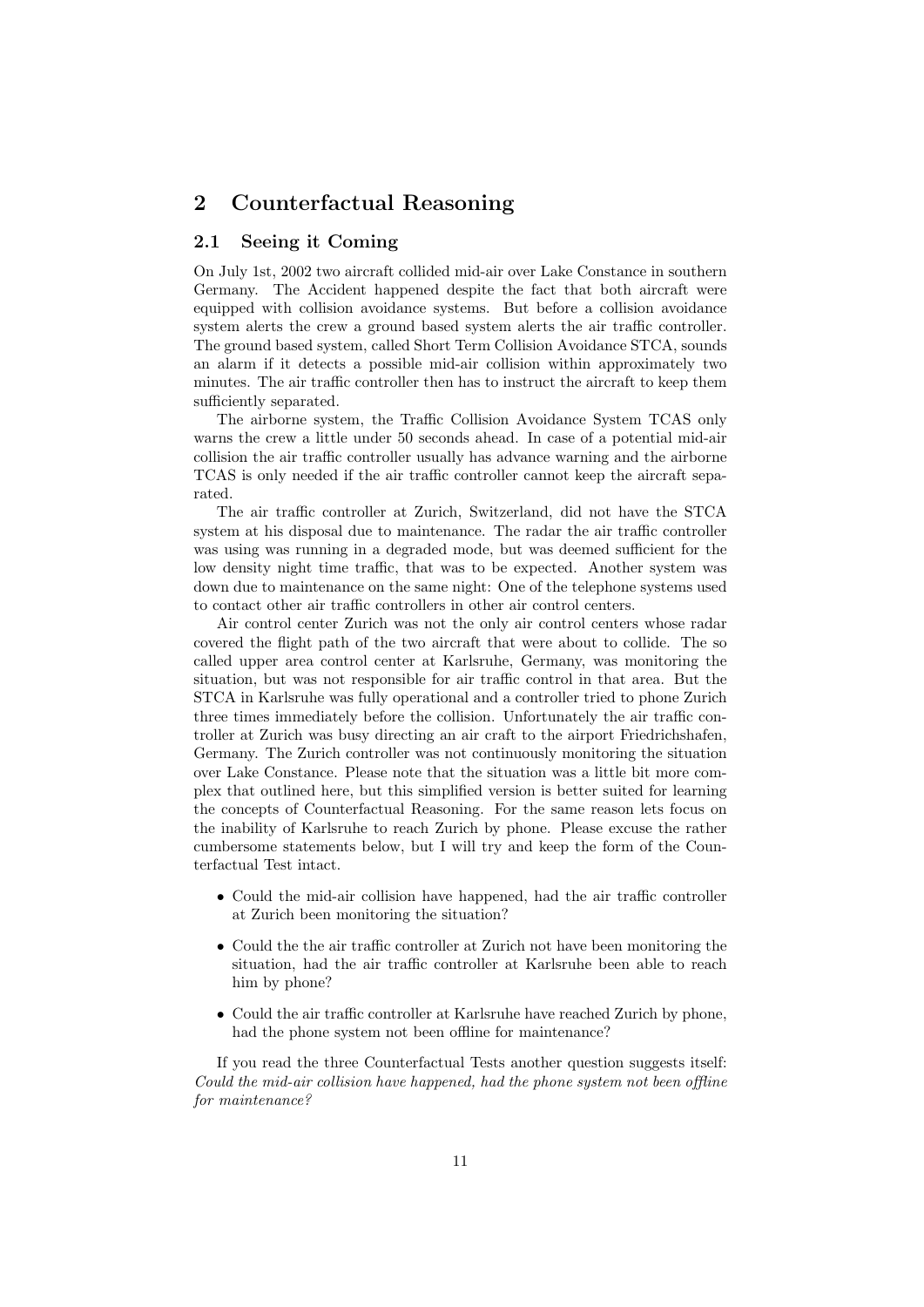### 2.2 Counterfactual Conclusion

Intuitively we would answer the last question in the mid-air collision story with No, if we would answer the three preceding three Counterfactual Tests with No. Please note that I have refrained from calling the last question a Counterfactual Test. It is related, but not the same. But just to make sure, the right answer to the question is No, just as common sense would suggest. The factors we used in the three Counterfactual Test in our simplified account of the Lake Constance mid-air collision are

- A mid-air collision
- B the air traffic controller at Zurich is not monitoring the situation over Lake Constance
- C the air traffic controller at Karlsruhe is not able to reach Zurich by phone
- D part of the phone system at Zurich is offline for maintenance

As the three Counterfactual Tests showed  $D$  is a NFC $^6$  for C. C is a NFC for B. B is a NFC for A.



Figure 7: Simplistic causation of the Lake Constance Mid Air. Note, that this graph does not fulfill the Causal Sufficiency Test.

Is D a NFC for A? No. If that would be that case there would be no need for B and C. But that does not mean, that this is a general statement. In other cases, which have the same form, D could well be a NFC for A. If D was a NFC for A we would not feel the need to explain A, the Accident, using B or

<sup>6</sup>Remember: Necessary Causal Factor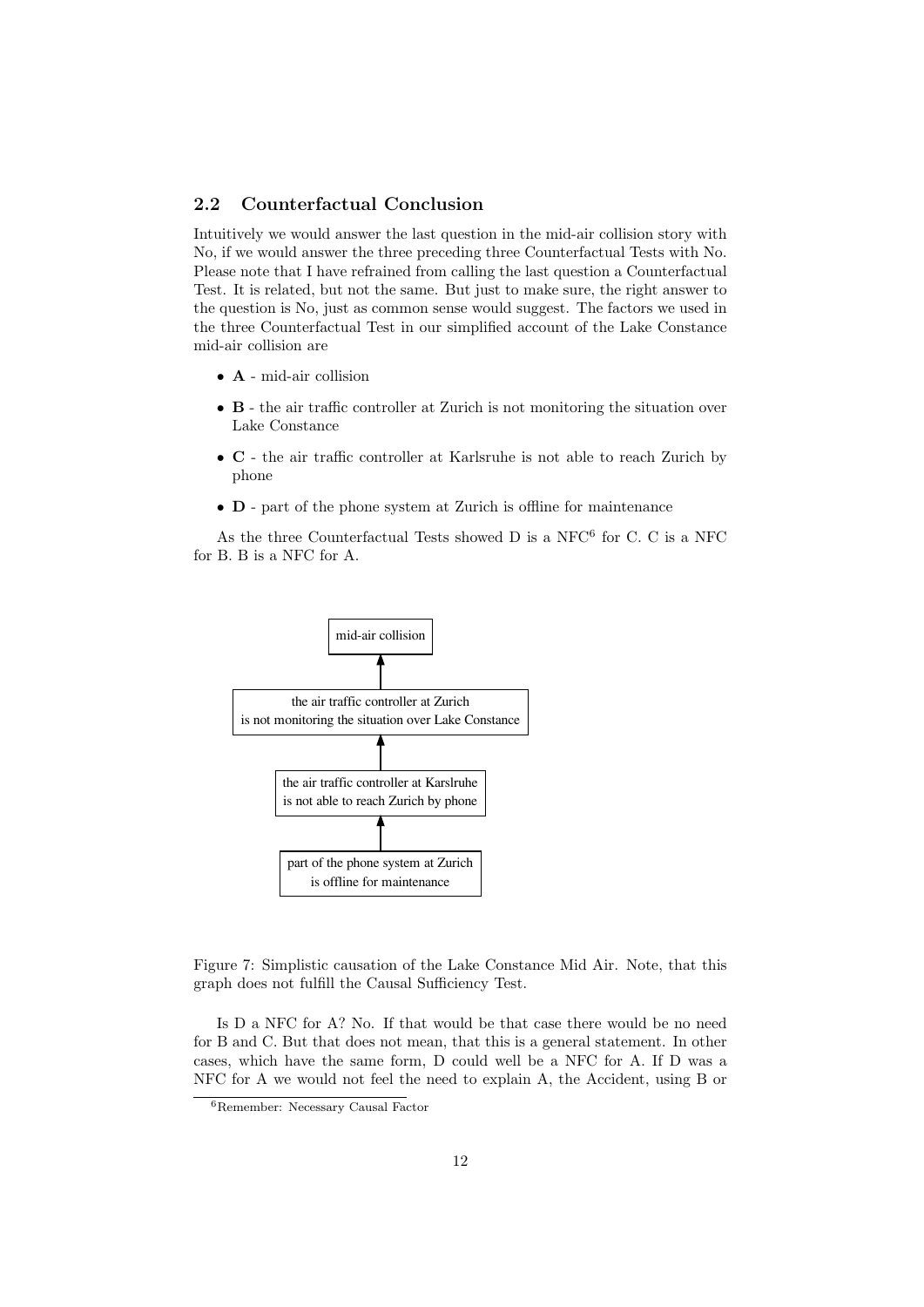C. This is an important criterion. In a later section I will show the differences between analyzes that differ in their level of detail. It may well be possible to omit detail and suddenly two factors are NCFs, because intermittent factors fall away. For the moment the important thing is to understand, that the phone system's maintenance is a cause for the mid-air collision, but not an NFC. There is however another word that we will use for this causal relationship.

**Technical Term: Counterfactual Conclusion** If two factors  $F1$  and  $F2$  are causally linked by NCFs N1, .., Nn, so that F1 is an NFC for Nn, ... N2 is an NFC for N1 and F2 is a NFC for N1, the Counterfactual Conclusion is that F2 could not have happened if F1 had not happened.



Figure 8: Counterfactual conclusion: F1 and F2 are not direcly related as Necesary Causal Factors, but the Counterfactual Conclusion makes them causally related.

To make things a little simpler,

**Technical Term:** Cause If F1 and F2 are either related by the Counterfactual Test or are subject to the Counterfactual Conclusion, the we simply say F1 is a Cause for (or caused) F2.

Not only was our story a simplified version of the real Lake Constance midair collision, but our selection of factors for the Counterfactual Tests was also limited. There are other Causes for the collision within the simplified story.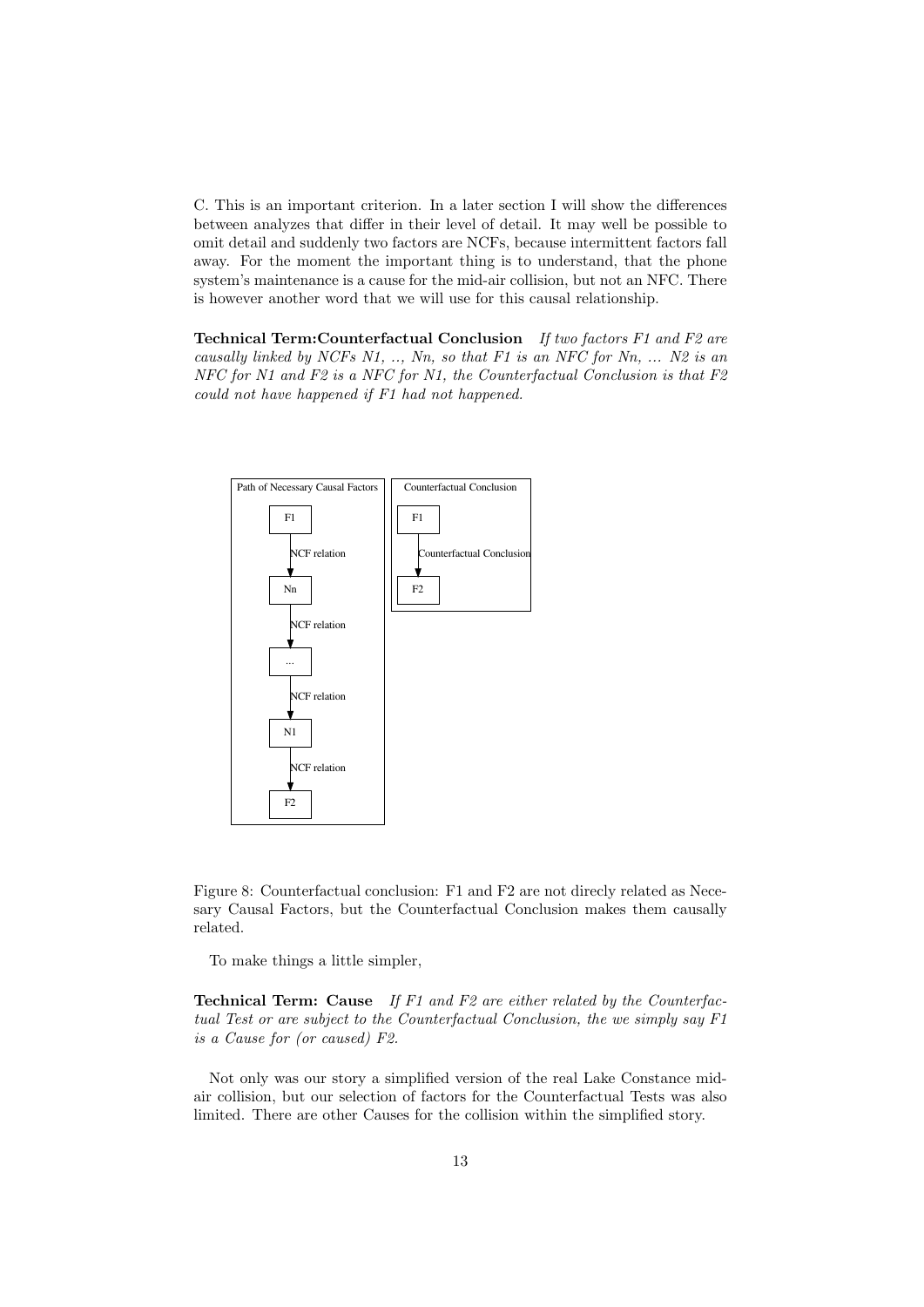- Could the mid-air collision have happened, had the STCA not been inoperative?
- Could the STCA have been inoperative, had it not been taken offline for maintenance?
- Could the air traffic controller at Zurich not have monitored the situation over Lake Constance continuously, had he not been busy directing incoming traffic for Friedrichshafen airport?

#### 2.3 Countermeasures

The main driving factor behind the analysis of Accidents is to improve systems. If a system fails, an Accident analysis is conducted, the results are evaluated and this may lead to the change in the design of system. This is the way in which Accident analyzes can make the world a safer place. Counterfactual reasoning is one way of bridging the gap between an Accident analysis and the decision to change a system's design.

What can we learn from our simplistic story of the Lake Constance mid-air collision? From the Counterfactual Conclusion we know that the Accident has many Causes whose disappearance would effect the disappearance of the Accident. If we want to eliminate this Accident, or to be a bit more ambitious, many similar Accidents, then we have to implement Countermeasures that eliminate one of the Causes of the Accident. There are Causes in our simplified version of the story that we do not have influence on. For example non of the equipment used for air traffic control is maintenance free. We cannot assume that simply not doing maintenance work will solve the problem, simply because the equipment will deteriorate and then the air traffic controllers are again in a similar, if not worse, situation with degraded radar or telephone functionality.

What about a rule that requires maintenance to be conducted on only on one system at a time? In our case the Karlsruhe air traffic controller would have been able to phone the Zurich air traffic controller. This would surely be an improvement, but only for those Accidents where there is a second air traffic controller monitoring neighboring controlled air space. An additional rule requiring the notification of other air traffic controllers on the reduced functionality of an air control center may further improve the odds of preventing another Accident of this type.

If we develop Countermeasures we can use our Accident analysis for a first effectiveness check. From every Accident analysis we can derive a number of Countermeasures. Even from our simplified example we can infer Countermeasures that would also hold in the real thing, given that all the information given in the simple story also hold in the real one. That shows that it is possible to divide labor. Some Countermeasures may be of technical nature, others may be of legal nature. Thus different people can each work on Countermeasures from their field of expertise.

#### 2.4 Check your understanding

Exercise 4 In Exercise 1 we have seen the story of the RMS Titanic.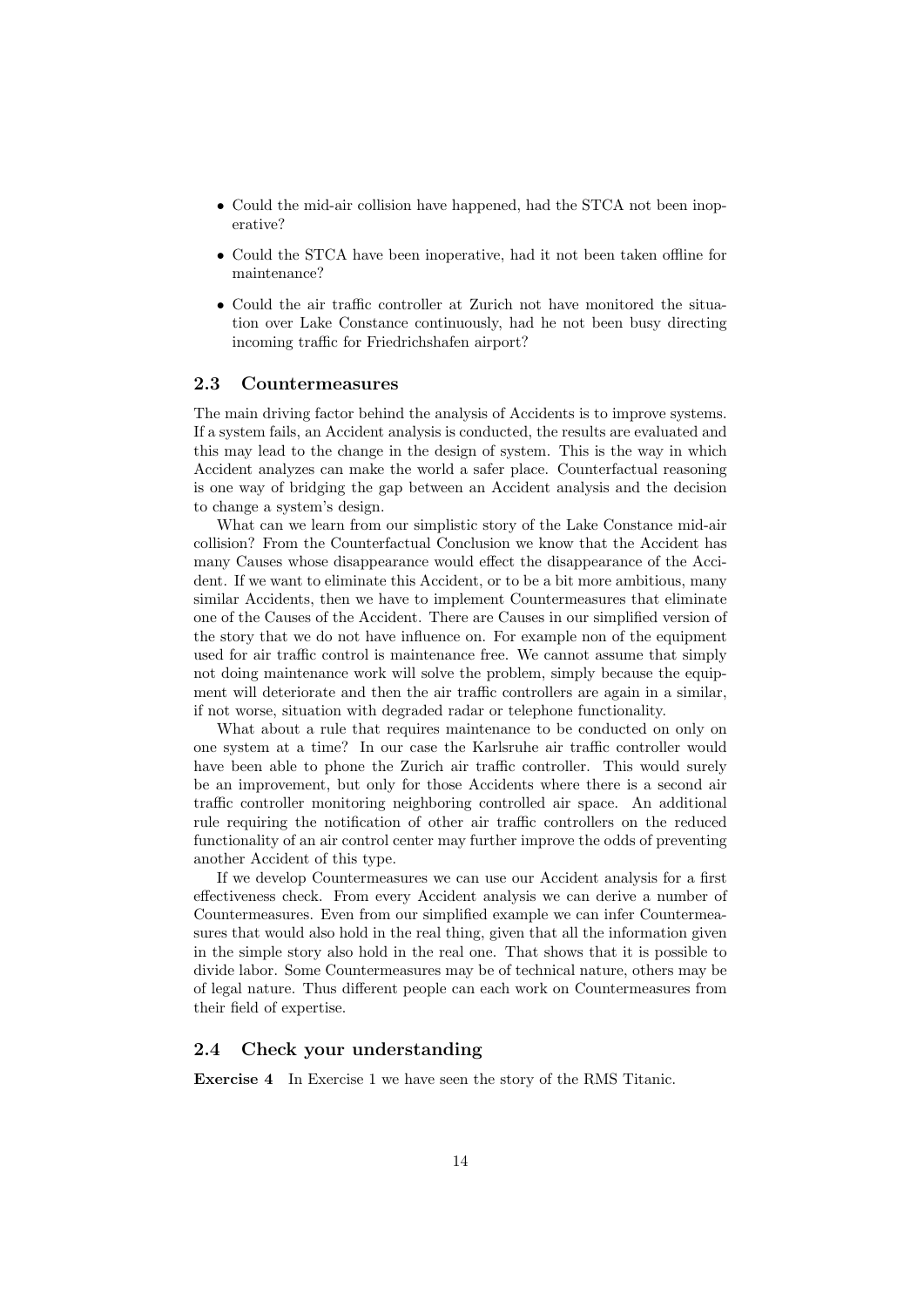- Which of the Causes of the RMS Titanic Accident are withing human ability to influence?
- Which Countermeasure would you suggest in case the imaginary RMS Titanic II would try the same voyage?
- Give the Counterfactual Reasoning for your suggested Countermeasure.

Exercise 5 On a particular stretch of road the accident rate increases. The road bends sharply and several cars crash into the hard shoulder on the side e of the road. The following Countermeasures are discussed:

- More warning signs.
- Installing a speed camera.
- Rerouting the road to make the bend less sharp.

Discuss the effectiveness of the Countermeasures in comparison with each other. Which Countermeasure, would you prefer? Why?

Exercise 6 A car hits a person unintentionally. The was speeding a bit, going  $40 \text{ km/h}$  on a 30 km/h road.

• Discuss in how far excessive speed was a Cause for the Accident.

The driver argues, that excessive speed is not a Cause. He agrees that had he been going slower he would not have been at point of the Accident at the same time, but later. This Accident might have been prevented. But the driver also argues, that had he been going faster he would also not have been at the point of the Accident.

• Discuss in how far the argument holds for a single Accident and in how far the argument is valid for Accidents in general.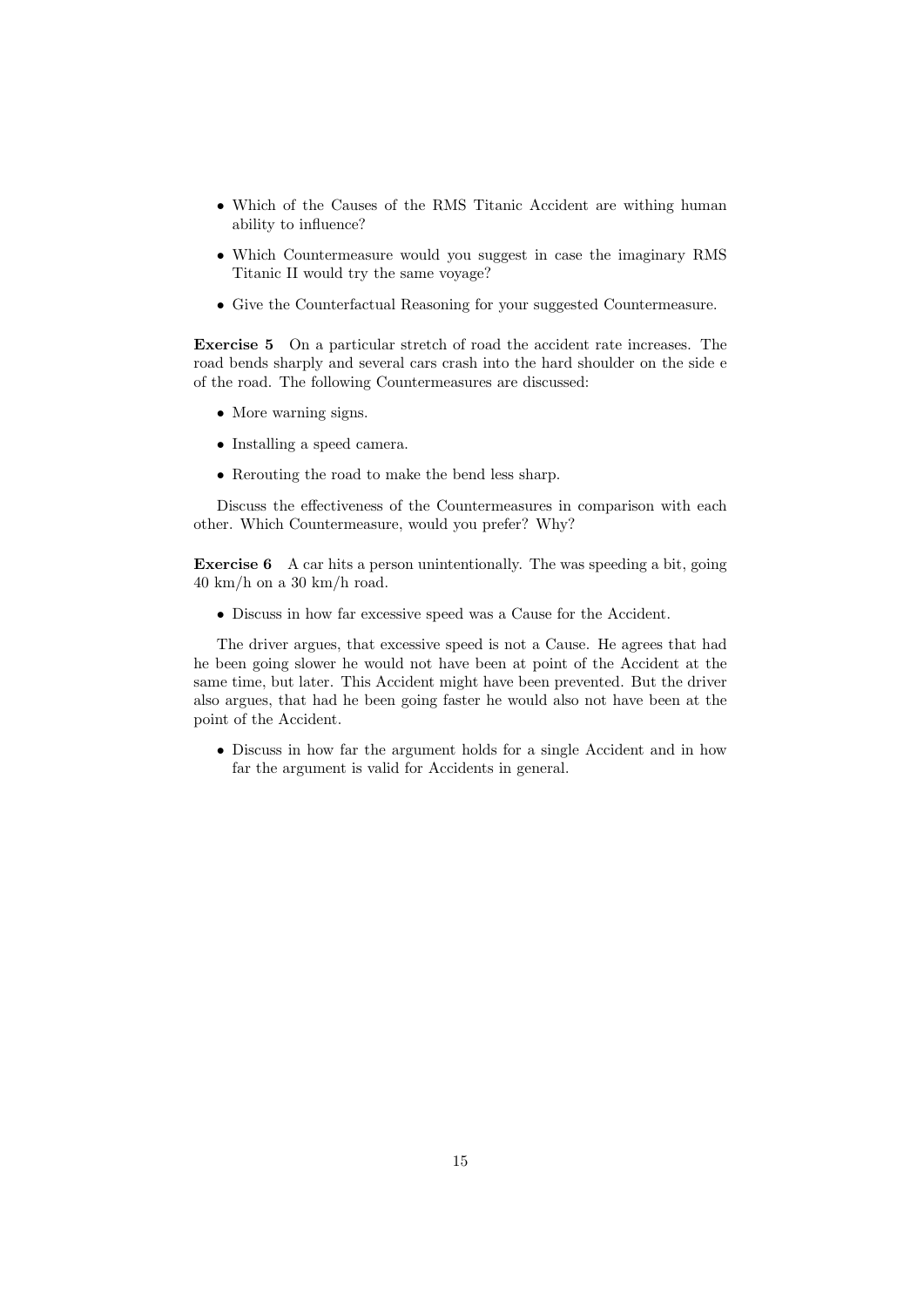# 3 The First Accident Analysis

If you are using the WBA Software Tool you will find instructions to the topics covered in the following sections at the end of each section. Instuctions will not be very detailled. It will be assumed that at least the Quick Start Guide has been read.

### 3.1 Technical Term: Why-Because Graph (WBG)

In previous sections we have already learned the concept of Causal relations. Causal relations are directed, which means that it is important which occurrence is at which end of a Causal relation. One is a Cause and the other is an Effect. If we revert the relation it will denote something different. Something very different.

There have already been some diagrams depicting Causal relations using boxes and arrows. The arrows are always pointing from the Cause to the Effect, which is the same direction in which a time-arrow would point. For a complex Accident analysis many such relations exist and it is often helpful to visualize complex data if possible. If we draw boxes for all ocurrences and arrows for all Causal relations in one diagramm then we have a constructed a WBG.

The WBG is a directed graph, which is mathmatician-speak for a graph where the arrowsi<sup>7</sup> have arrow heads. Following the arrows must not lead to circles. This would mean that causality is circular which violates the laws of causality. So a WBG is a non-circular directed graph.

Other technical terms that will be used are

- A Node will be a box in the WBG.
- An Edge will be an arrow in the WBG.
- An Effect will be the box at the pointy end of an arrow.
- A Factor will denote the same a Node, but needs not neccessarily be a part of the WBG. In other words

#### 3.2 Friendly Fire isn't

For the next sections the following story will be used to illustrate the steps of performing a WBA. The story is a retelling of an article that was published in the Washington Post, by Vernon Loeb, a Staff Writer, on March 24th, 2002. It describe a Friendly Fire accident which occurred in Decmber 2001 during Operation Enduring Freedom in Afghanistan.

The version given here is a redacted one which does not accurately resemble the events described by Vernon Loeb. The Friendly Fire Accident is used as a first WBA case during System Safety lectures at Bielefeld University and during industrial courses given by Causalis Limited. Since I have experience with both, I changed the story to be more study-friendly and less accurate. In an interactive environment many of the unknown concepts can be explained on demand and the lecturer can substitute for a lack of domain knowledge on the side of the students. But the main aim is that this introduction to WBA should allow self study, so some trade-offs have to be made.

<sup>7</sup>The mathmatician uses the term Edge, or directed Edge in this case, instead of arrow.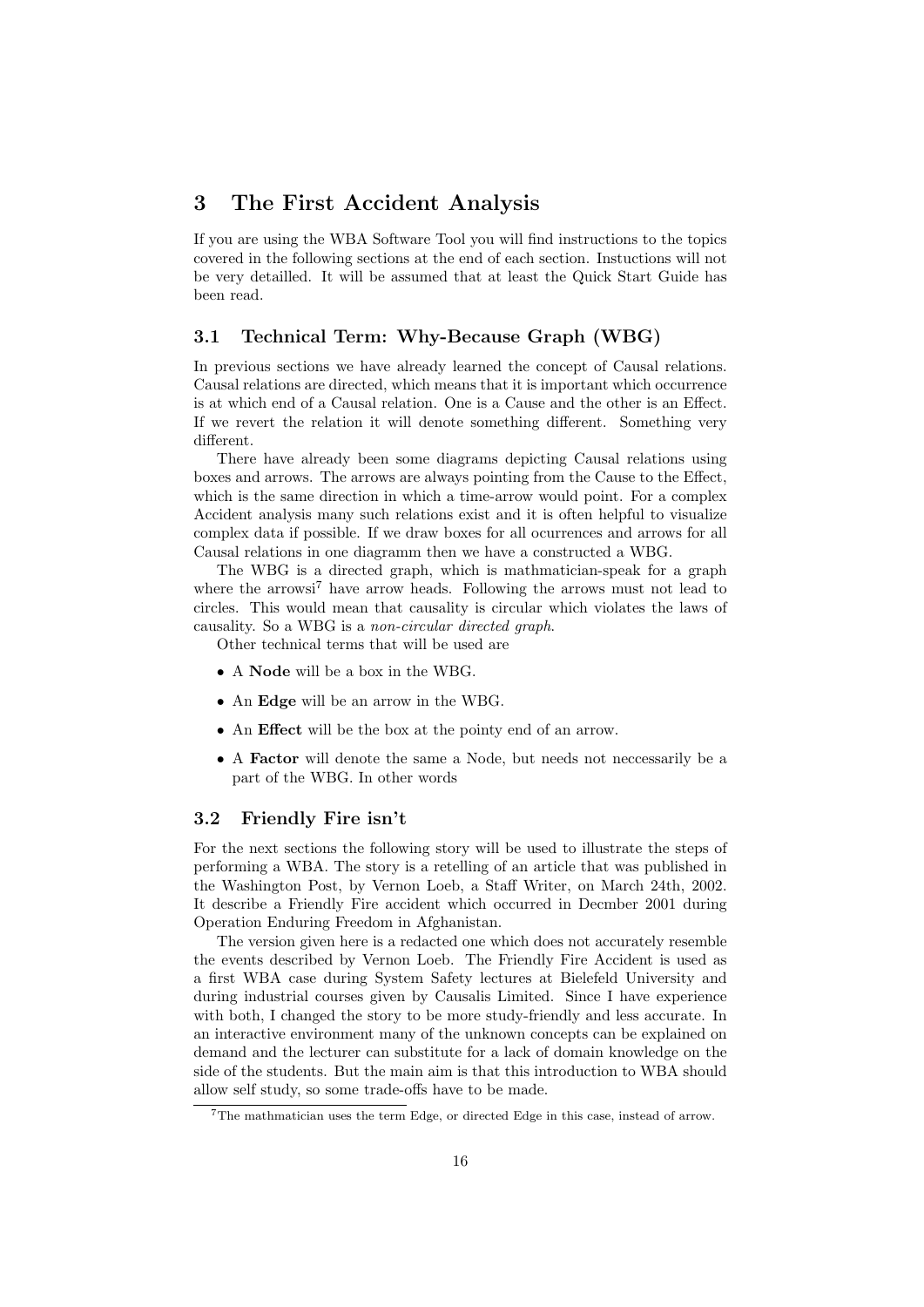#### 3.2.1 The Setting

The Accident happens during the first months of Operation Enduring Freedom in Afghanistan. U.S. Forces have invaded Afghanistan and combat operations are still on an all-out-war level.

#### 3.2.2 The Accident

A team of U.S. Special Forces soldiers, operating in Afghanistan, were engaging a Taliban position. The U.S. Special Forces soldiers called in an air strike on the Taliban position. The targets GPS coordinates came from a device called a "plugger". The official acronym of the device is PLGR, which is short for Precision Lightweiht GPS Receiver. The plugger can be used to calculate positions for air strike targets. The U.S. Special Forces air controller, the person responsible for calling in an air strike, successfully used the plugger to strike the Taliban position. The controller called in a U.S. Navy  $F/A-18$  which attacked the Taliban position using GPS guided munitions<sup>8</sup>. A couple of minutes later the U.S. Special Forces intended to strike the same Taliban position a second time. The first calculation of GPS targeting coordinates was done using the GPS minutes-seconds format. An example would be 57 deg 38' 56.83" N, 10 deg 24' 26.79" E, which would mean 57 degrees, 38 minutes, 56 seconds and 83 hundreds of a second northern latitude and 10 degrees, 24 minutes, 26 seconds and 79 hundreds of a second eastern latitude. A different format is the degrees-decimal format. 57.64911 10.40744 would be the same position, but with minutes and seconds denoted as fractions of degrees. The  $F/A-18$  required the minutesseconds format, but for the second strike a B-52 was tasked with the attack. But the B-52 neede the degrees-decimal format, so some additional calculation was required. The U.S. Special Forces air controller was doing the calculation, but before transmitting the coordinates to the B-52 crew the plugger's battery died. A replacement battery was put in the plugger which came back to life. Unknown to the air controller the plugger initializes itself with its own positions, rather that the last displayed one, which was what the controller was assuming. Not recognizing the difference in coordinates the controller transmitted the displayed coordinates to the B-52. The air strike hit the U.S. position killing three soldiers and injuring 20.

#### 3.2.3 Some Unknowns

It is not clear from the article how exactly the calculation of targeting coordinates is done. The plugger knows its own position. Ways of aquiring the target position could be by using precise maps, by laser designation and range finding or simply by estimation of distance and direction of the target realtive to ones own position.

Also it is unknown which other aids were used by the air controller to help in calculating the target coordinates.

Since the distance between the U.S. position and the Taliban position is not known the number of digits that were different in their respective coordinates is not known.

<sup>8</sup>So called JDAM, Joint Direct Attack Munitions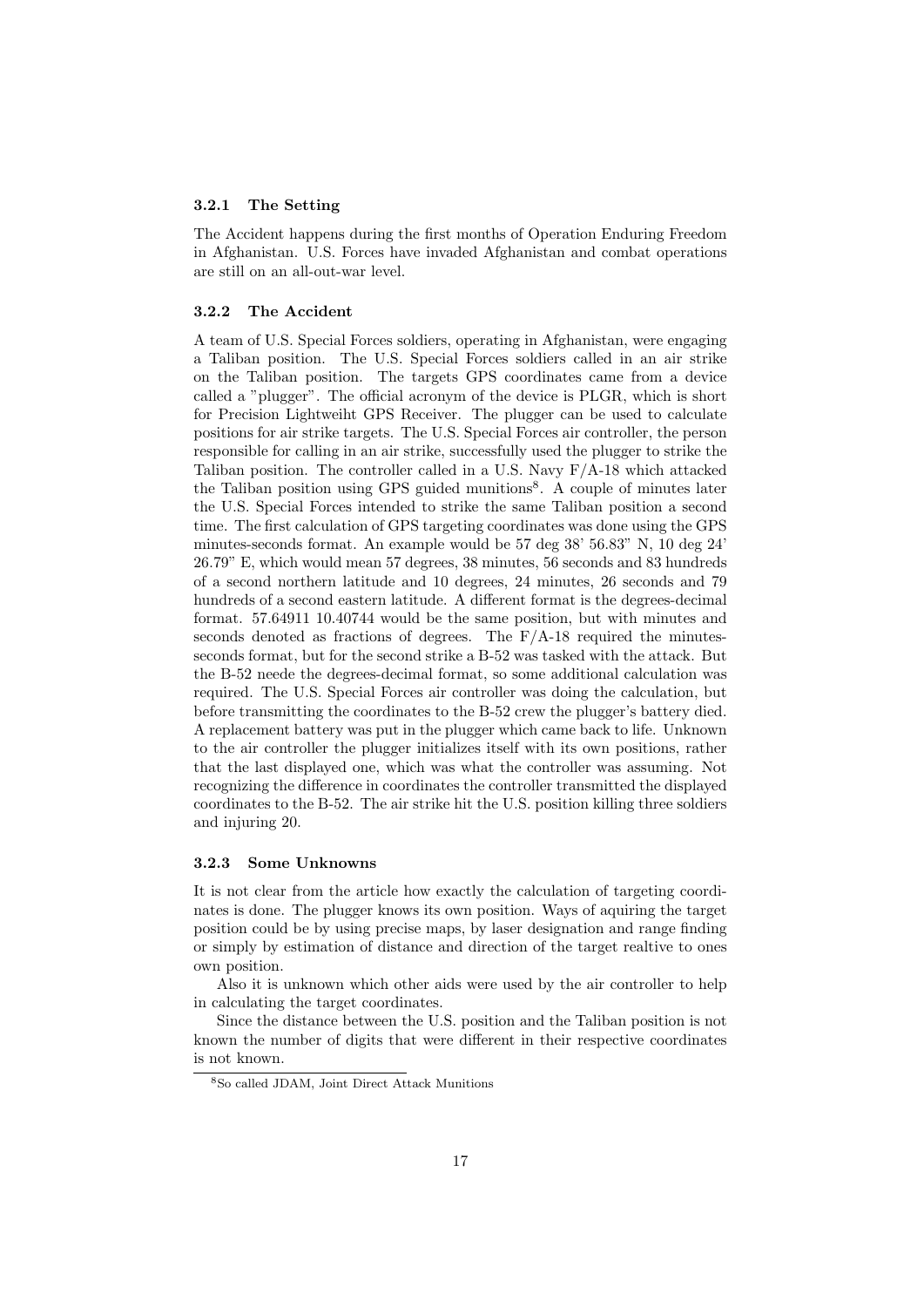

Figure 9: Precision Lightweight GPS Receiver, source: Wikipedia

Why the  $F/A-18$  and the B-52 required different formats for targetting is also not known.

#### 3.2.4 First Things First

Technical Term: Damage What is the damage in the story? Clearly the loss of life and the injuries inflicted to friendlies.

Accident What is the Accident? Which event caused the damage done? Clearly the bomb, dropped by the B-52, caused the casualties.

A quick check using the Counterfactual Test: Had the bomb not been dropped on the U.S. Special Forces Soldiers postion, had the three Soldiers died and 20 others been wounded?

The dropping of the bomb also was sufficient. The bomb did not need the presence of other Factors to do the damage.

Technical Term: Proximate Causes Lets find the proximate Causes. We term all those Causes Proximate Causes that immediately precede the Accident. This is dependent on the level of detail of an analysis. An analysis of a greater level of detail may have other Proximate Causes, that an analysis of a lower level of detail. The simple reason being, that higher detail may describe the same set of events in multiple Factors, that a lower level of detail may subsume in one Factor.

In this case there is only one Accident Factor. This may not always be the case, so do not try to force the structure of your WBG on the presence of only one Accident.

In this case lets start with the Causal Sufficiency Test, to gather all Factors that enable the bomb to be dropped on the U.S. Special Forces Soldier's position.

• There had to be an aircraft that was capable of GPS guided ground attack.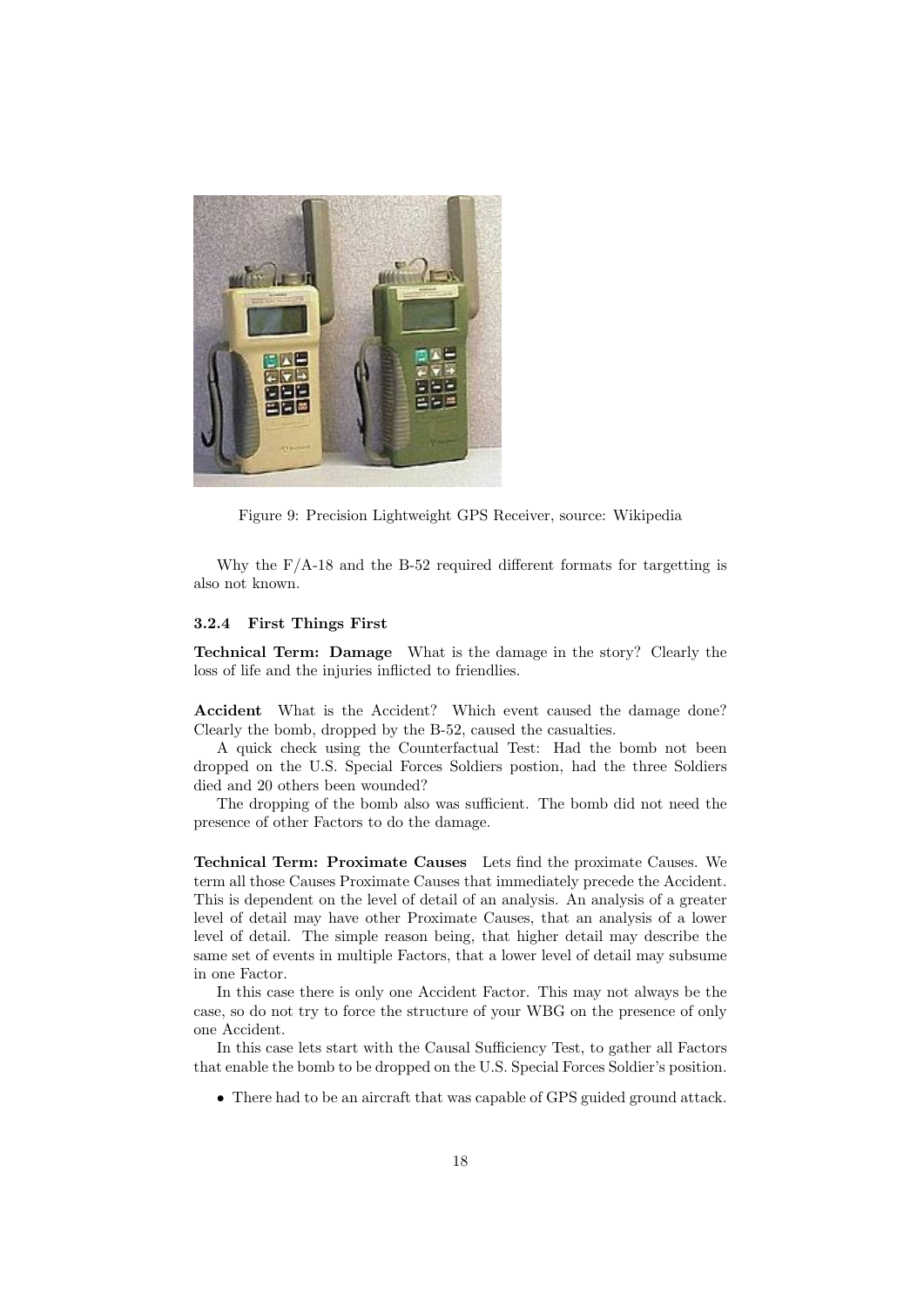- The air traffic controller and the air craft had to communicate in order to coordinate strikes.
- The aircraft needed clearance and target coordinates to commece an attack.

When all these three Factors come together then the Accident can happen. We check with the Counterfactual Test:

- Had there been no aircraft equipped with GPS guided munitions, had the bomb been dropped? No.
- Had there been no way of communication between the aircraft and the air controller, had the bomb been dropped? No.
- Had the aircraft not been cleared to target the GPS coordinates received by the air controller, had the bomb benn dropped there? No.

On a side note, observe that the Counterfactual Test reveals two different kinds of question. The first two questions concern themselves with whether the bomb had been dropped or not. The last question concerns itself with the location the bomb had been dropped.

Since the intention of the U.S. Special Forces soldiers clearly was the release of a bomb, but on a different location, the latter question is clearly the one leading us to where things went wrong.

What is it called again? Students who work on this case often no not use precise descriptions or names. One example is confusion between the terms position and *coordinates*. In the above story the term *Taliban position* denotes the physical location of the Taliban, while the term coordinates is used to denote the GPS data. When the original story is taken the distinction is not obvious and many students use the terms interchangeably. There is also use of value judgements. For example some students describe the bombing of the U.S. position as attacking the wrong coordinates. But it is not clear in whose frame of mind the coordinates are wrong. The coordinates are valid in that there is a physical location on the earch surface that corresponds to them. The coordinates are within the B-52s area of operation and the B-52 crew successfully attacks the position belonging to the coordinates given to them.

We will use the following terms from here on:

- *Soldiers* will denote the U.S. Special Forces soldiers as a group.
- Air Controller will denote the soldier, member of the Soldiers, who was responsible for calculating targeting coordinates and calling in air strikes.
- F18 will denote the  $F/A-18$ , the aircraft that conduted the first airstrike on the Taliban Position.
- B52 will denote the B-52 bomer aircraft, that conducted the second airstrike, which hit the Soldier's Position.
- Taliban Position will denote the physical location of the Taliban which the Soldiers intended to strike.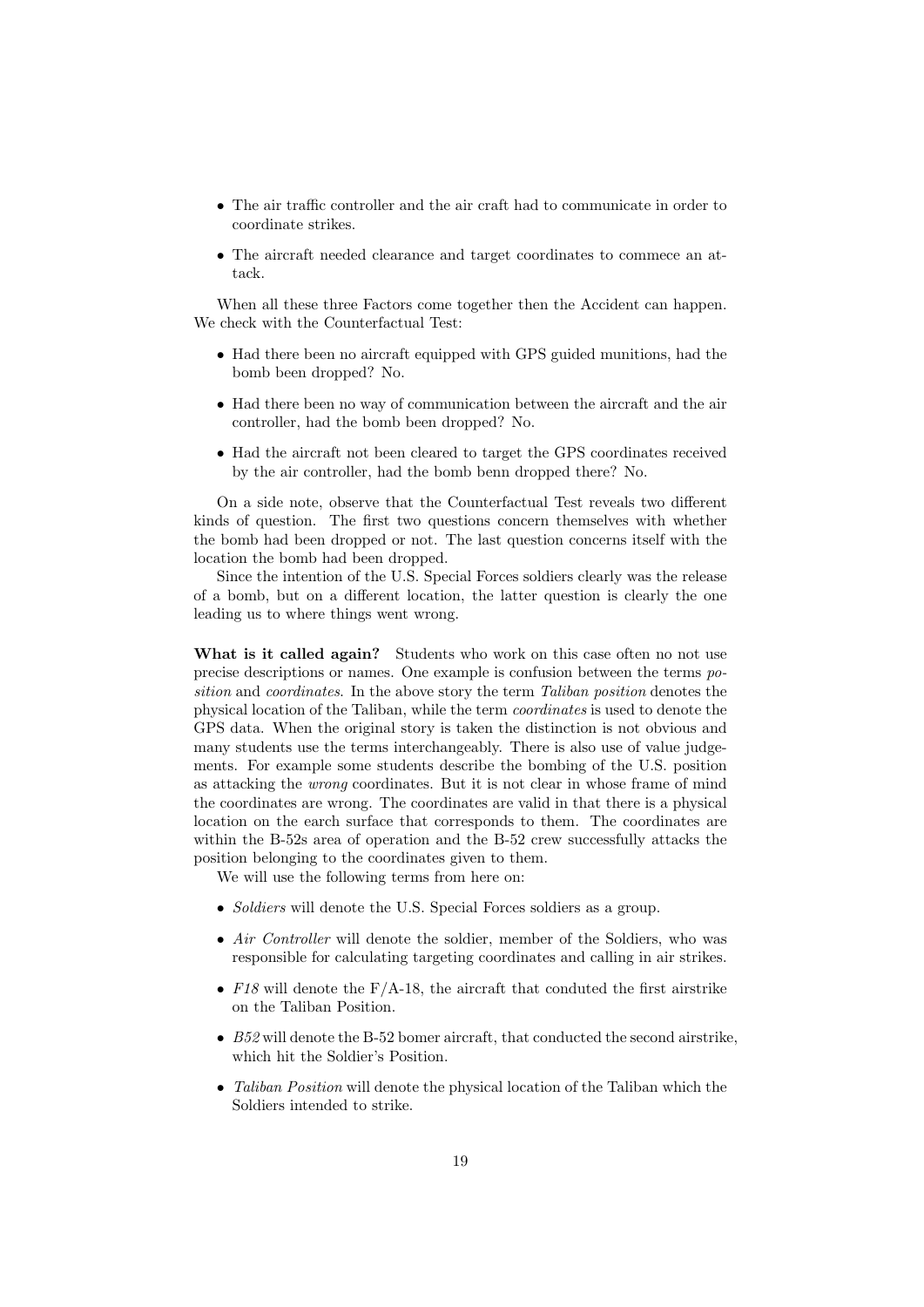- Soldier's Position will denote the physical location of the Soldiers.
- Taliban Coordinates will denote the GPS coordinates that correspond to the Taliban Position.
- Soldier's Coordinates will denote the GPS coordinates that correspond to the Soldier's Position.
- Displayed Coordinates will denote the GPS coordinates that appear on the display of the plugger.
- JDAM will denote a GPS guided bomb.

#### 3.2.5 Factorizing the Narrative

We already introduced the technical term Factor. We want to take the Accident narrative, our story above, and extract all relevant information so that we can determine the Causes of the Accident. In other words our analysis aims to produce a WBG from the data given in the text. But in almost no case would we be able to take the narrative verbatim. There are many sentences that do not lend themselves to the Counterfactual Test or the Causal Sufficiency Test. Instead we formulate new sentences, new Factors, that preserve the meaning of the original narrative, but are better suited to be tested. In the above paragraphs that describe the Damage for example I have already done that. If you reread the last sentence of the narrative you will find, that there are two factors in the same sentence. In the same sentence the Accident, JDAM dropped on Soldier's Position, and the Damage, 3 dead and 20 wounded, are mentioned.

In general we want aim for each Factor to

- accurately depict data from the narrative (or other sources of Accident data) and
- not be further divisible into meaningful statements.

For example the sentence "I hit the brakes to slow (the car) down." contains three pieces of information. The sentence can be expressed by the three following Factors:

- I intend to slow down.
- I hit the brakes.
- The car slows down.

The "not further divisible" criterion strongly depends on the level of detail. If the level of detail is increased then "The car slows down" could be further explained or substituted by the mechanical interactions from pedal to tires. Another question is if other implied Factors of a statement add insight into the Accident analysed. It would not make much sense to include a Factor like "I am in the car."

Even though we have two rigorous tests, the Counterfactual Test and the Causal Sufficiency Test, there is still plenty of room for an analyst. As long as the analyst is satisfied with the choice the Counterfactual Test and Causal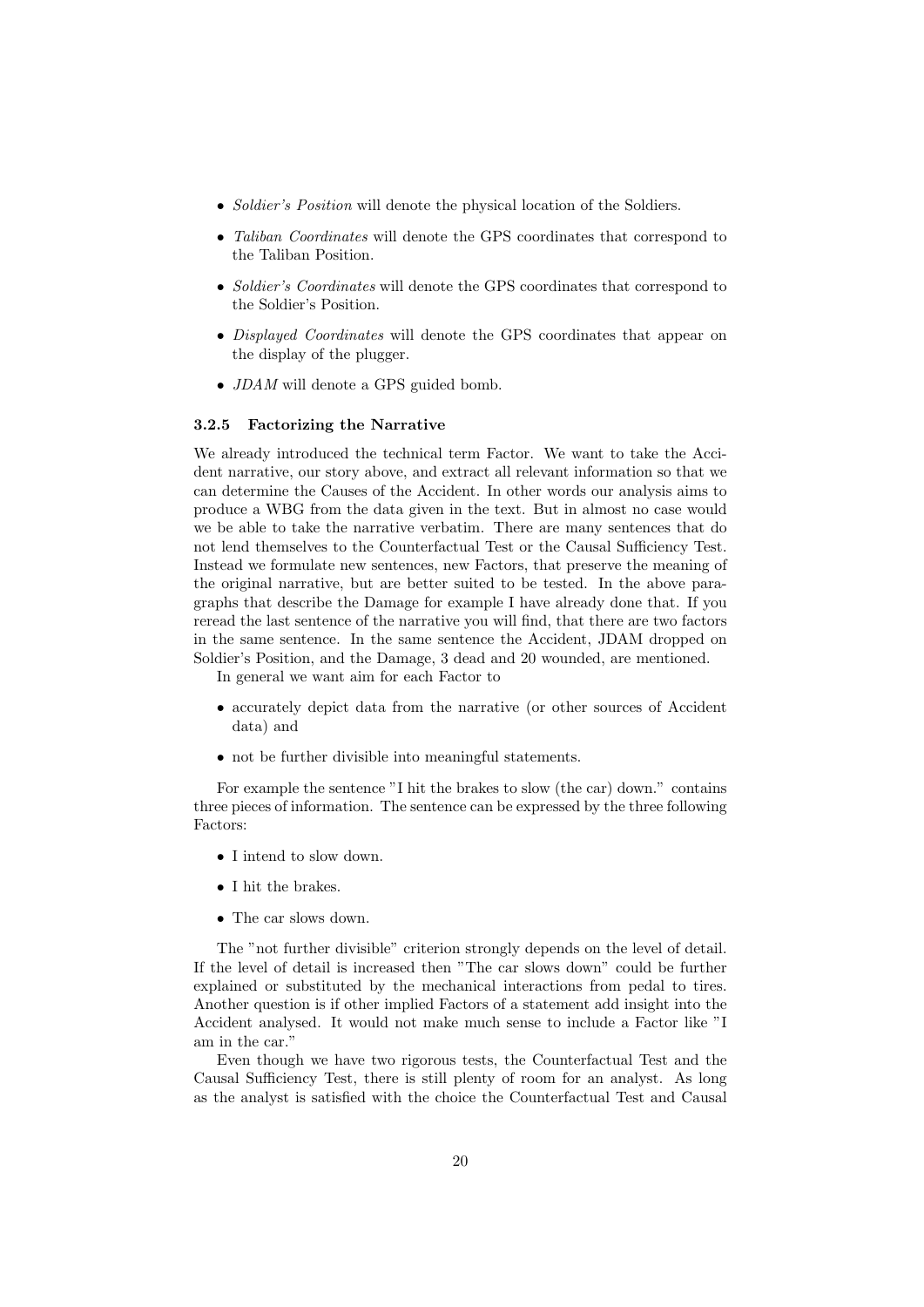Sufficiency Test should suffice in assuring the correctness and completeness<sup>9</sup>. If the correctness and/or completeness is challenged consider if the challenge is appropriate by

- checking if the challenge considers one Factor or more,
- estimating the impact on the descriptive value of a new Factor or a changed Factor,
- performing the Counterfactual Test to find out if a disputed Factor is a Cause or not and
- performing the Causal Sufficiency Test to find out if a disputed Factor is indeed missing.

This means to write up an argument for the choice made and refuting claims of incorrectness. This not part of the WBG to be constructed, but it is part of the WBA. This is another reason to be careful with the formulation of Factors and the naming of actors, objects and concepts.

#### 3.2.6 The First Graph

After these first steps the WBG should look like this:



Figure 10: The first Nodes of the Firendly Fire WBG.

The Node texts are compliant with the non-divisible criterion and also use the terms we defined earlier. But that does not mean that this is the only solution. Feel free to change the statements.

<sup>9</sup>Completeness is very hard to argue. Here I use the term loosely. Someone questioning your choice of Factors will always find something which will violate completeness in a more rigorous sense. Just imagine listing each law of physics that is applicable. It just would not add to the descriptive value of the WBG.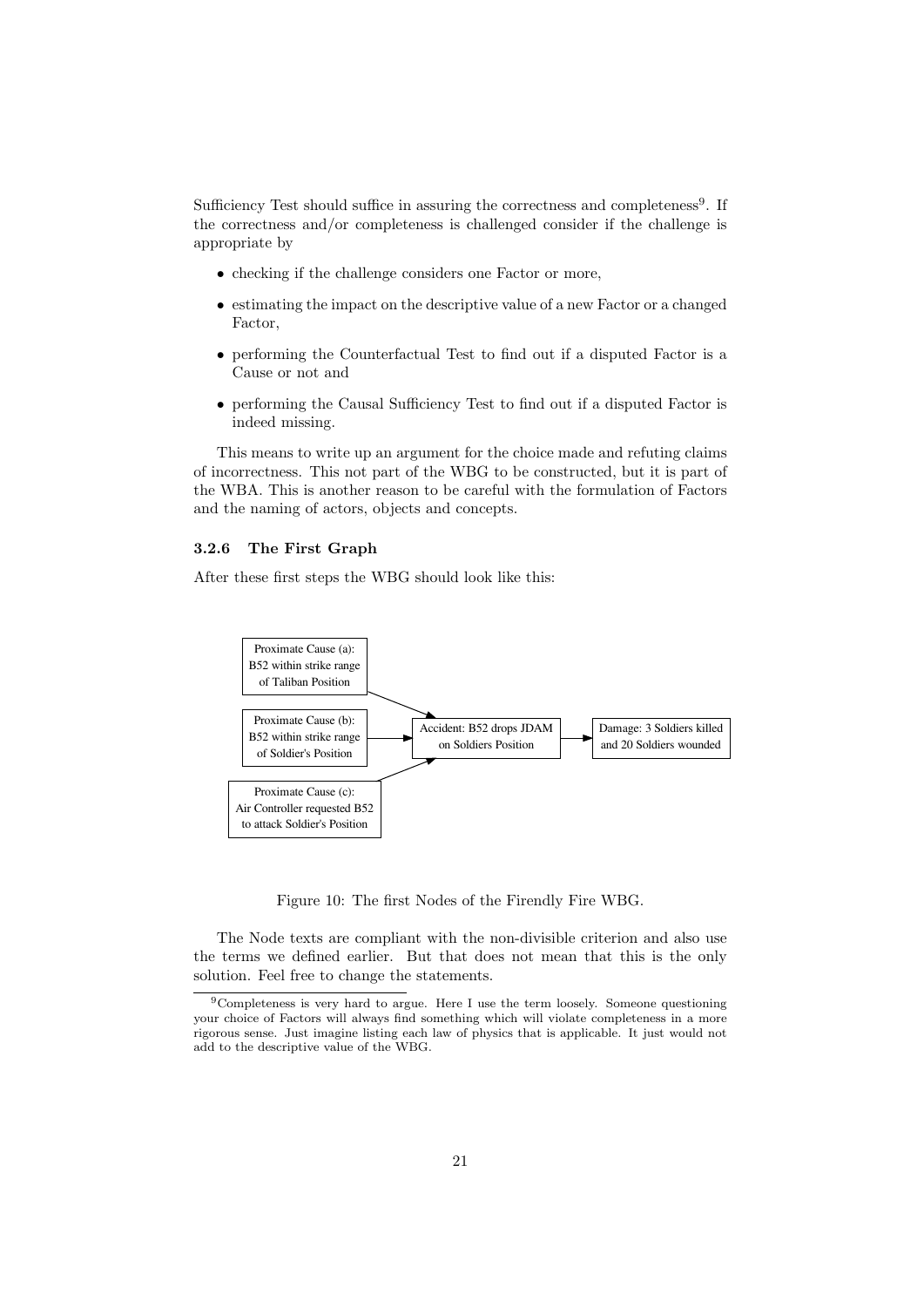#### 3.3 If you use the WBA Software Tool

Create a new project in the project view. In the Graph View create a new Node, the Damage Node. As Node text set 3 Soldiers killed and 20 wounded.. Then add a Cause to the Node, the Accident Node, with the text B52 drops JDAM on Soldier's Position. Which in turn has the following Proximate Causes: (a) B52 was equipped with JDAM. (b and c) B52 was within strike range of  $(b)$ Taliban Position  $/$  (c) Soldier's Position. (d) Air Controller requested B52 to attack Soldier's Coordinates.

#### 3.4 Check your understanding

Exercise 7 The following statements are not yet Factors that we would like to use in a WBG. Rephrase them to fit the requirements.

- The F/A-18 attacked the Taliban with GPS guided bombs.
- The air controller did not recognise that the plugger displayed corrdinated different from those before the battery had to be changed.
- The B-52 attacked the wrong coordinates.

Exercise 8 Given the inital WBG of 5 Nodes that was constructed here. The following challenges are brought forward:

- The air controller had to change the batteries of the plugger. This should be a Proximate Cause, because it was the main Cause in this whole Accident.
- Isn't is a Proximate Cause that the JDAM reliably hit the targeting position? After all it could have been faulty or stray from its intended trajectory.
- There is no mention of who authorized the air strike. That should be included somewhere.

**Excercise 9** In Germany cars with trailers must not exceed 80 km/h, even on the Autobahn. Car C drives on the Autobahn with a trailer, but travels 110 km/h. The trailer is empty and does not have its own brake system. At 110 km/h the trailer, when empty, will start to bounce behind the car, which can be felt in the car. The correct way to handle such a situation is to slow down very gently. If the deceleration is too fast then the trailer will overtake the car, and the driver looses control. The driver of car C notices the bouncing of the trailer and panics. He hits the brakes, the trailer maintains momentum and car C and trailer end up at right angels to the direction of travel. A following truck sees it coming and hits the brakes. The truck comes to a halt and does not hit car C or the trailer. But instead car D, which was following the truck, but did not keep a safe distance, rear-ends the truck. Car D is damaged beyond repair, the driver of car D is severly injured and the truck is lightly damaged.

- Determine the Damage, Accident and Proximate Causes of this Accident.
- Explain the difference between Accident causation and who is to blame.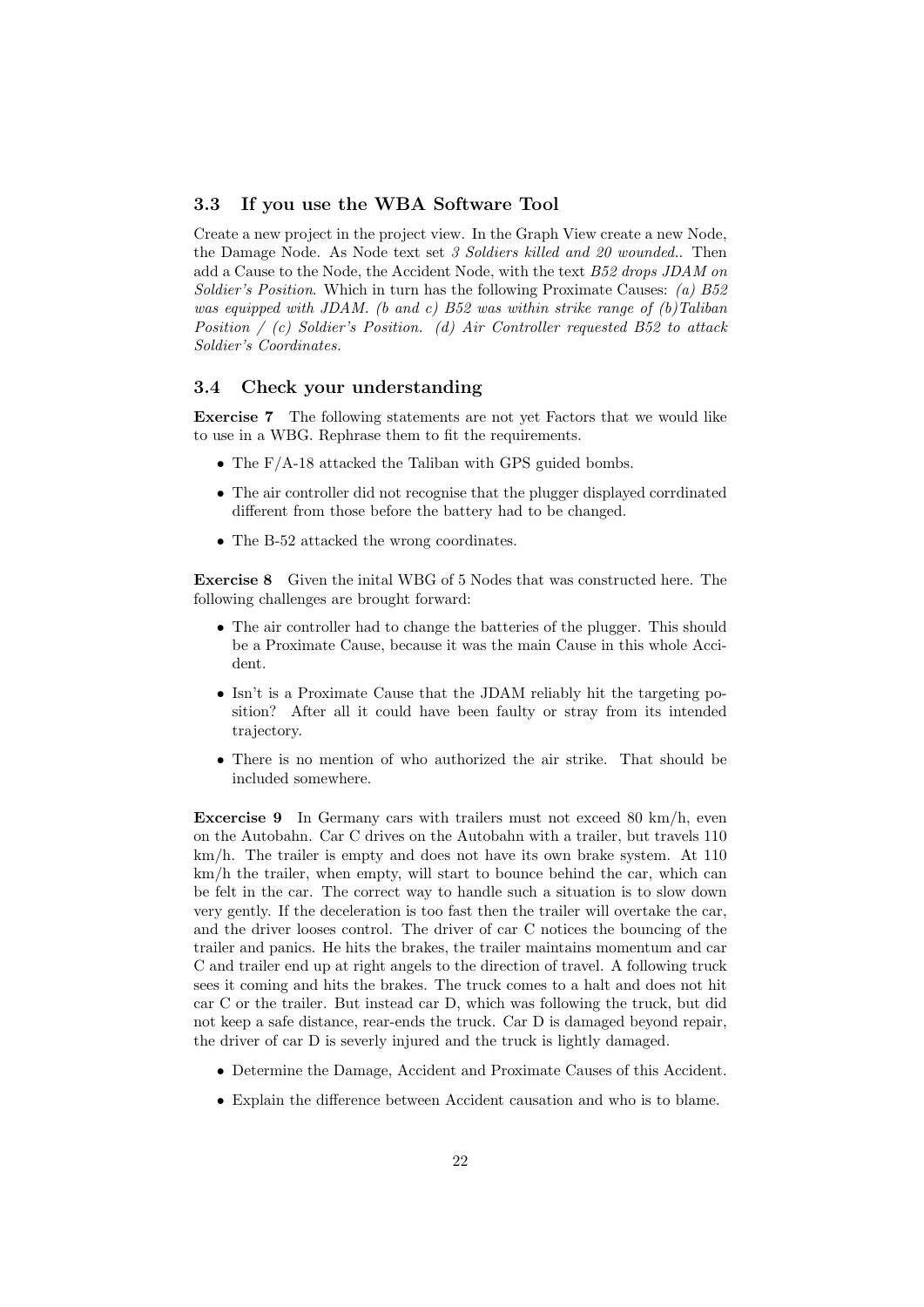# 4 First Accident, contd.

In the previous section we have seen how to start our work of Accident analysis using WBA. This is not the only way to start, there are probably as many as there are different analysts. But the scope of this introduction is limited, so we cannot explore in depth the pros and cons of different approaches. Be assured, that with each WBA your approach will differ more and more from the one initially presented here. The approach presented here needs to take into account the readers limited knowledge of the concepts of WBA. As those concepts become clear there are less restrictions on how to conduct an analysis.

In this section we will continue with our analysis of the Friendly Fire Accident from the previous section.

### 4.1 Factors from the Narrative

In the last section we already constructed an initial WBA with a Damage Factor, an Accident Factor and Proximate Cause Factors.

Lets go through the Proximate Causes and see if we can find out their NCFs and discover some other aspects of WBA along the way.

### 4.2 The Stopping Rule

Proximate Causes (a, b): B52 was within strike range of Taliban Position / Soldier's Position Although there are plenty of Causes, why the B52 was where it was, there is little value in further analysis. The military operation, as conducted during Operation Enduring Freedom, was designed to include combat air support (CAS). Even though we would prevent this accident had there been no CAS available, from a military strategic point of view this would be extremely undesirable.

Stopping because of insufficient explanatory value Every NFC has to be checked by the Counterfactual Test. Some Factors cannot be explained from the Accident narrative alone, but require further research. At some point the cost of further explaining the Causation of some Factors is prohibitive. It is better to stop and concentrate on Factors that offer greater insight if they are further analyzed.

Stopping because of infeasability of countermeasures The Accident could have been prevented had there been not CAS. No bomb could have been dropped on anybody. But this is also the prohibiting Factor. Ceasing CAS operations would (most probably) endanger more friendlies than it would harm them. The availability of CAS is a Factor of both positive and negative consequences, but the positive consequences largely outweigh the negative ones. The aim of investigating this Accident should not be to eliminate CAS, but rather to reduce the negative consequences.

Stopping because of insufficient influence If a Factor is beyond influence, there is little need to further investigate its Causes. Consider the Tohoku earthquake mentioned in the first section. There is no way that earthquakes could be prevented. It is beyond human capability. Within the scope of an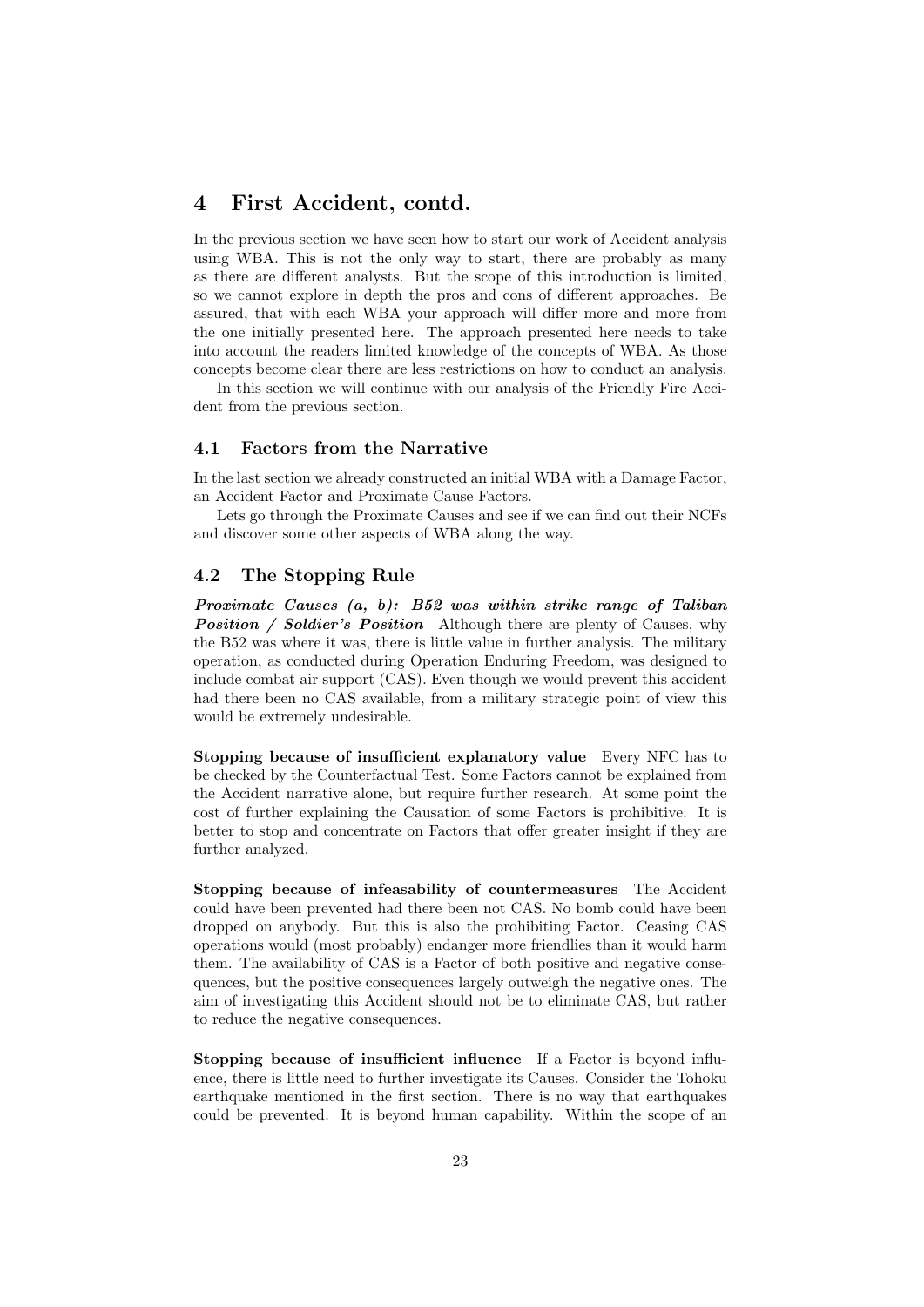Accident analysis there is little value in determining the Causes of such Factors as earthquakes.

### 4.3 Further Analysis

Proximate Cause (c): Air Controller requested B52 to attack Soldier's Position We do not know if the Air Controller was directly communicating with the crew of the B52 or if there were intermediaries. But even if there were intermediaries, for example air combat controllers on board of an  $AWACS<sup>10</sup>$ , they would only have relayed the information given by the Air Controller to the B52. So for all practical purposes we can assume that the Air Controller was communicating directly with the B52 crew.

It is also unclear who authorized the strike. If a different party from the Air Controller authorized the strike, there was no way of checking whether the Air Controller had done his job properly. Again we can safely assume that the Air Controller authorized the strike, since another party's authorization would have resulted in the same course of action.

What are the necessary and sufficient Factors for this Proximate Cause?

- The Air Controller's intention was to call in an a second air strike on the Taliban Position.
- The Air Controller (mistakenly) thought that he was giving the Taliban Coordinates to the B52.

Are those NCFs? A quick check using the Counterfactual Test:

- Had the Air Controller requested an air strike on the Soldier's Coordinates if he had not intended to strike the Taliban Position a second time? No.
- Had the Air Controller requested an air strike on the Soldier's Coordinates if he had not (mistakenly) assumed that they were the Taliban Coordinates? No.

And the Causal Sufficiency Test? All the B52 needs to strike a target are GPS coordinates. They were provided with the Soldier's Coordinates. There is no reason why the B52 would not target the coordinates given if requested. There is also no reason why the Air Controller would not request an air strike on an assumingly enemy position. The two Factors are sufficient.

Rephrased to fit the phrasing requirements mentioned in the previous section:

- Cause (a): Air Controller intends to call in air strike on Taliban Position.
- Cause (b): Air Controller believes Soldier's Coordinates to be Taliban Coordinates.

The WBA now looks as like Figure 8:

Now we again have two Factors that we wish to further investigate. Cause (a) and Cause (b).

<sup>10</sup>Airborne Warning And Control System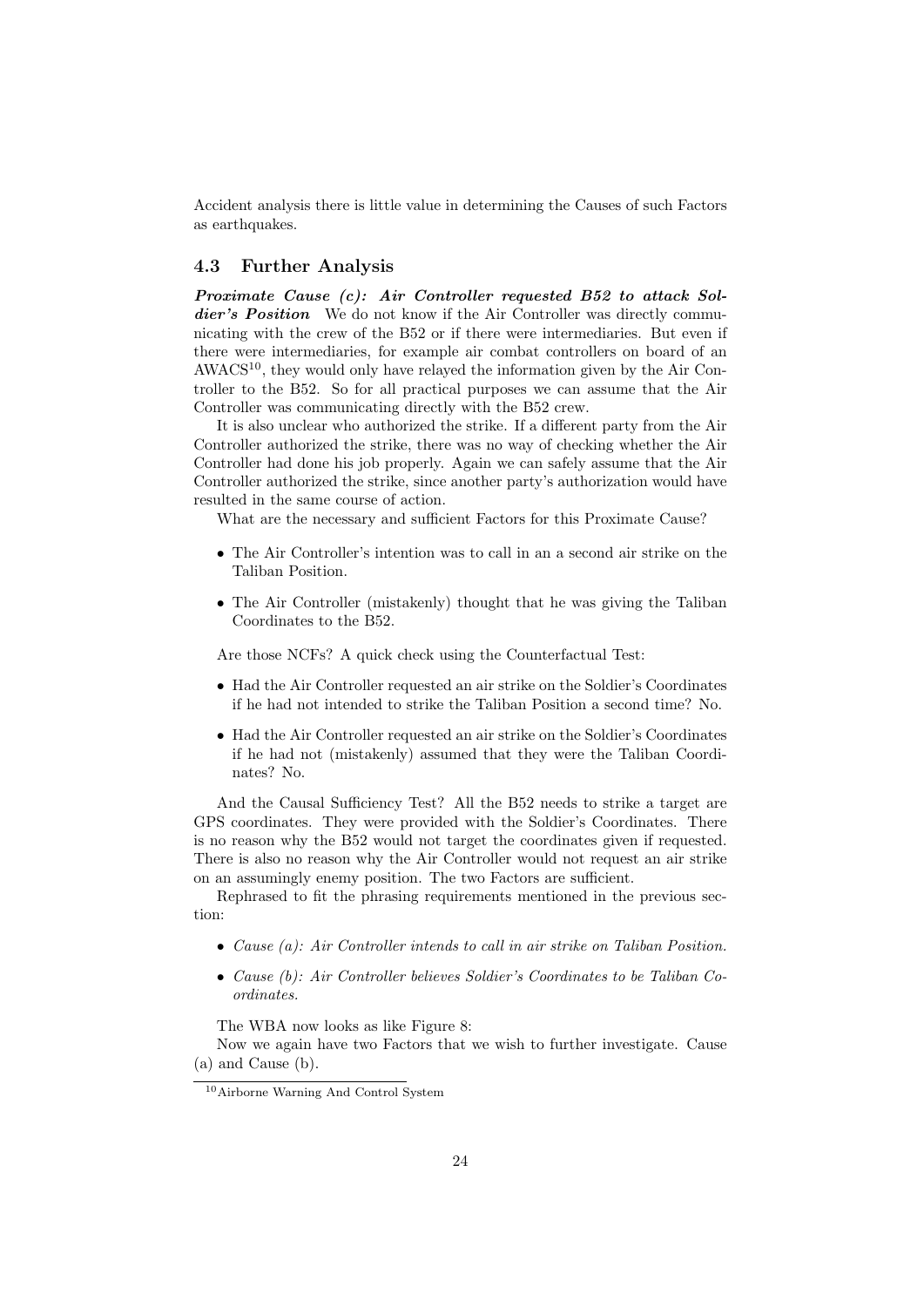

Figure 11: Friendly Fire WBG, so far.

Cause (a): Air Controller intends to call in air strike on Taliban **Position.** The narrative is not explicitly stating the reasons why the Air Controller intended to strike the Taliban Position a second time. But we can reasonably assume that the Soldiers were engaging the Taliban and the first air strike was insufficient to win the engagement.

As Factors:

- Cause (c): Soldiers engaged in combat with Taliban
- Cause (d): F18 air strike insufficient to neutralize Taliban

The Counterfactual Test:

- Had the Soldiers not been engaged with the Taliban, had they intended a second air strike on the Taliban Position? No.
- Had the F18 air strike been sufficiently effective to neutralize the Taliban, had the Soldiers intended a second air strike on the Taliban Position? No.

We include both into the WBG, see Figure 9:

Cause (b): : Air Controller believes Displayed Coordinates to be Taliban Coordinates. We continue, breadth first. We could also continue width first, there is no reason why one should be better than the other.

What are the Causes of Cause (b)? The narrative states that the Air Controller used the coordinates the plugger displayed. He believed the coordinates displayed on the plugger to be the Taliban Coordinates for a number of reasons: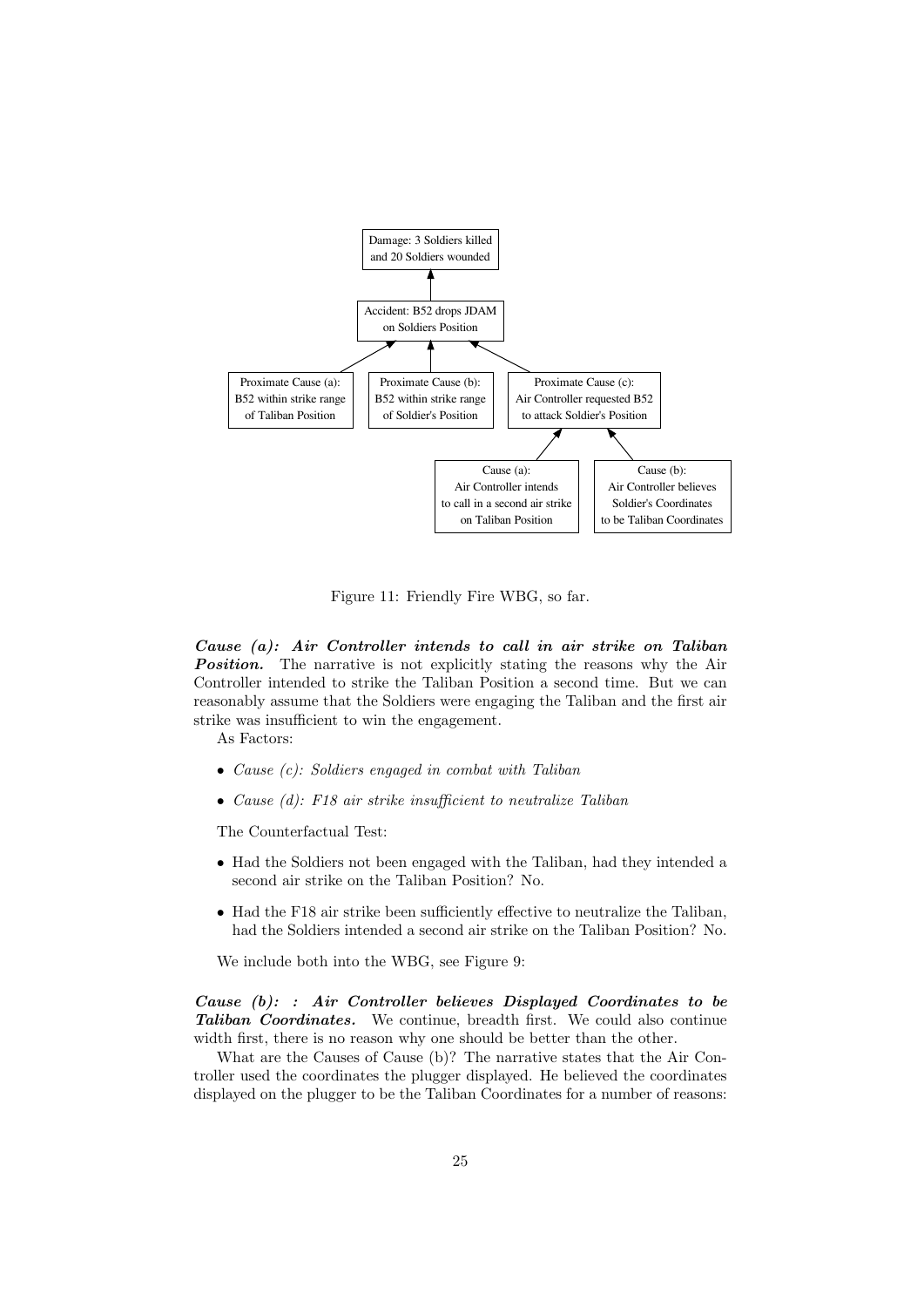

Figure 12: Friendly Fire WBG; Version 3.

- The Air Controller could not tell the Soldier's Coordinates from the Taliban Coordinates.
- The Air Controller was predisposed to believe that the Displayed Coordinates were Taliban Coordinates.

As always we check with the Counterfactual Test:

- Had the Air Controller been able to tell the Taliban Coordinates from the Soldier's Coordinates, had he believed that the Displayed Coordinates were Taliban Coordinates? No.
- Had the Air Controller not been predisposed to believe, had he believed that the Displayed Coordinates were Taliban Coordinates? No.

We introduce our new Factors into the WBG, see Figure 10.

Cause (c):Soldiers engaged in combat with Taliban Following this one up is of little value for our analysis. The soldiers were supposed to take part in combat operations.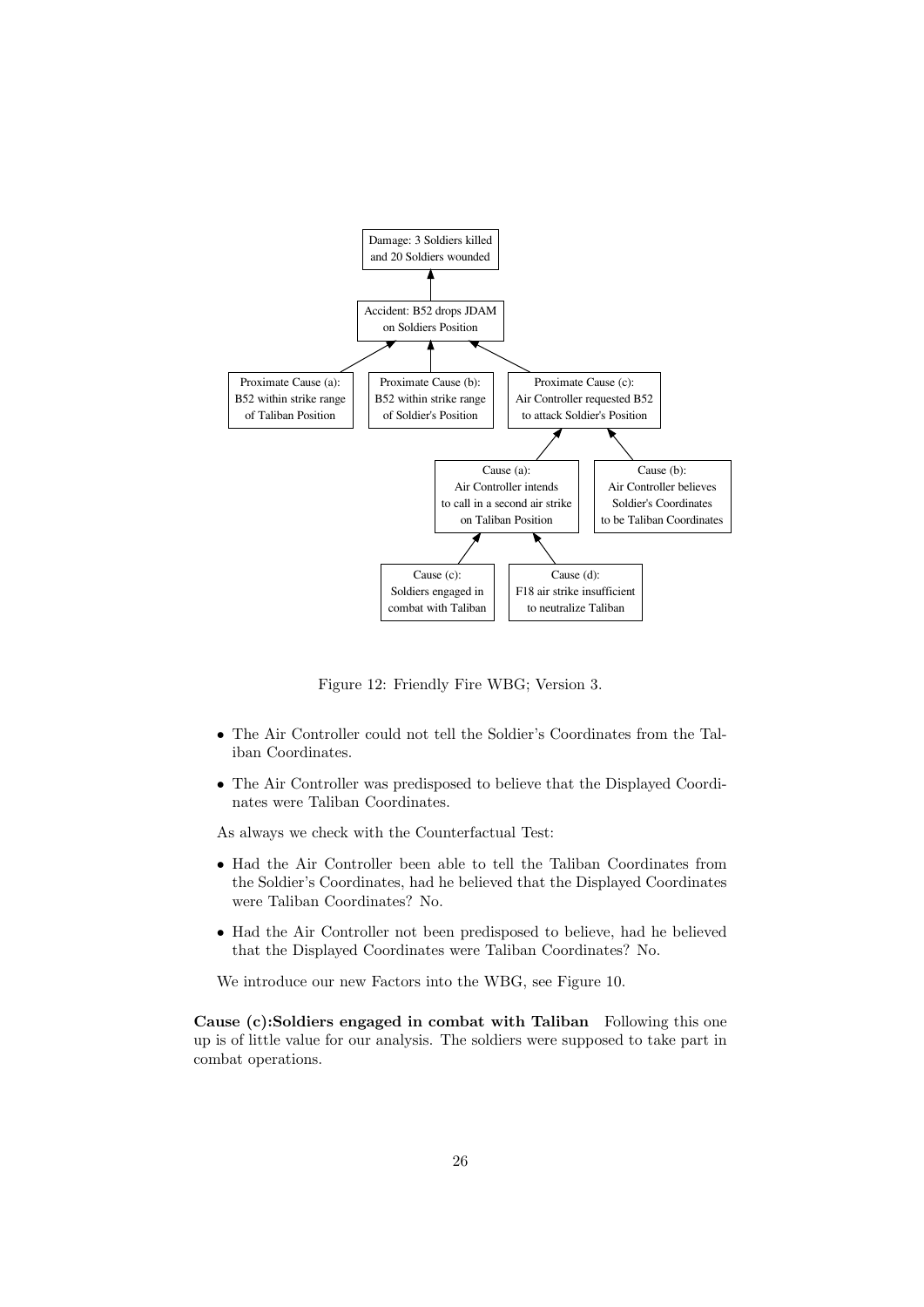

Figure 13: Friendly Fire WBG; Version 4.

### 4.4 Unknowns in the Analysis

Cause (d):F18 air strike insufficient to neutralize Taliban Unfortunately we do not have enough information to completely follow up on Cause (d). We know that there was an air strike, had there not been one it could not have been insufficient:

Cause (g): F18 air strike on Taliban Position.

We do not know the strength of the Taliban attacked, the precision of the strike nor if the bomb performed below its expected effectiveness. From the narrative we know that the strike happened and from the need for a second strike we can infer that the F18 strike was insufficient. But we cannot tell why. Instead of a NFC we will introduce a Node into the WBG clearly marking our lack of information. We know that there was a Cause for this. We have no reason to assume that this unknown Cause is beyond our ability to control, neither that it would not be a valuable insight. Needless to say that this Factor will not be further causally analyzed and will remain a leaf Node, as in Figure 12: Unknown (a): Strength of Taliban, Performance of JDAM and strike precision are unknown.

### 4.5 Technical Term: Assumption

Cause (e): Air Controller could not tell Soldier's Coordinates from Taliban Coordinates We know that this must have happened, even though the narrative does not explicitly state this. But why did the Air Controller not recognize the difference? The different coordinates mapped on different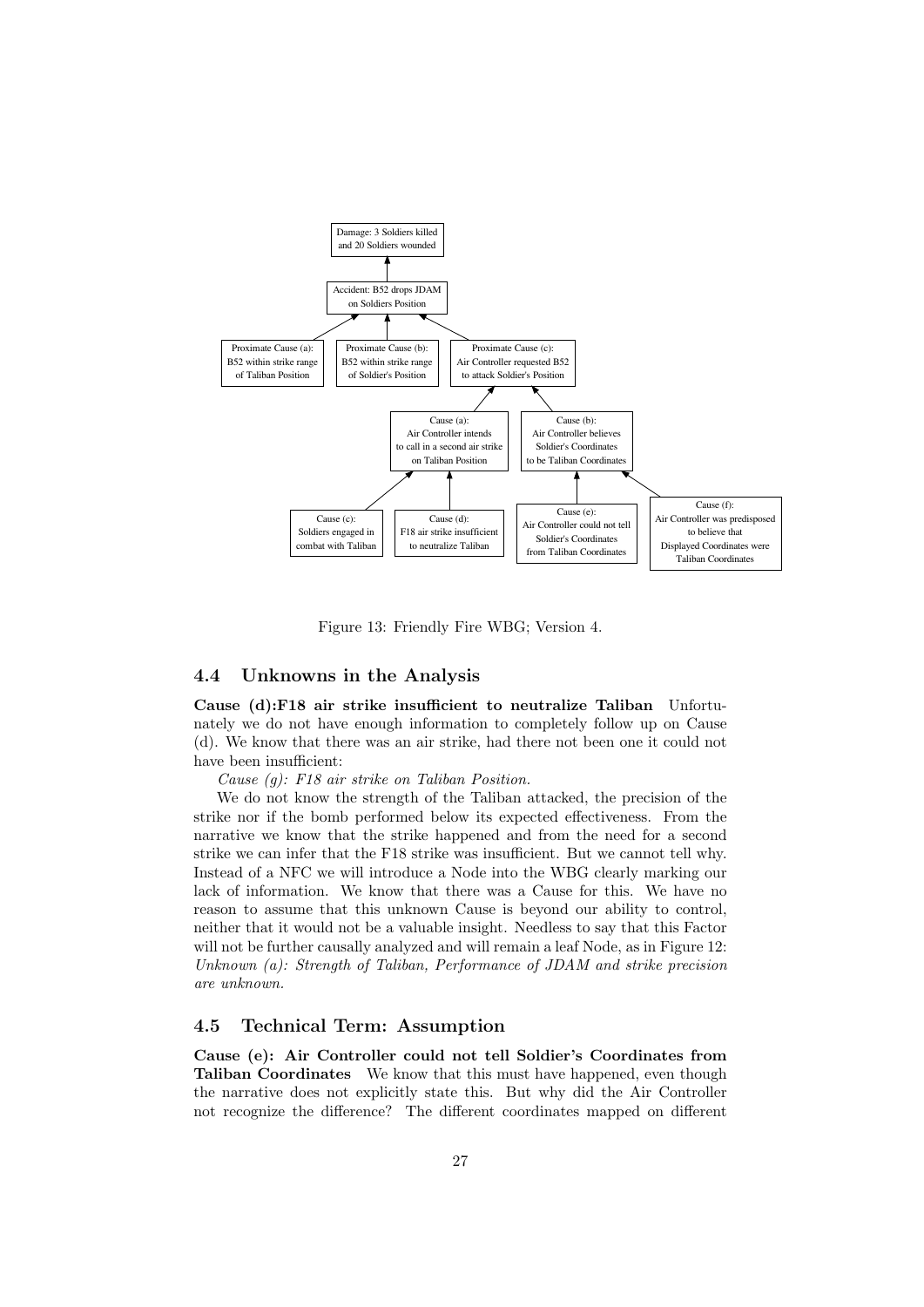locations, so they had to be different. Nevertheless we can safely assume that the visual difference was not that great. Degrees latitude and longitude, the left most digits in GPS coordinates irrespective of format, are the most prominent. They mean the greatest difference in physical location relative the the digits more on the right. If the distance between the Soldier's Position and the Taliban Position is not very great the difference in the sequence of digits may be very small. The Air Controller was using different formats for different calls for air strikes, which may have contributed to his inability to have a clear memory of the Taliban's Coordinates. Please note that, although this may qualify as another Assumption, it is more speculative.

Assumptions are also tested using the Counterfactual Test:

• Had the Taliban Coordinates and the Displayed Coordinates been visually sufficiently different, had the Air Controller been able to tell the Taliban Coordinates from the Displayed Coordinates?  $Yes<sup>11</sup>$ .

That is why I would not introduce it into the WBG, but leave it here as an explanation for the original Assumption.

We introduce our first Assumption into the 6th version of our WBG, see Figure 13: Assumption (a): Taliban Coordinates and Displayed Coordinates did not visually differ sufficiently.

Cause (f): Air Controller was predisposed to believe that Displayed's Coordinates were Taliban Coordinates. According to the narrative the Air Controller was working on the Taliban Coordinates for the second air strike. The Air Controller obviously did not expect the plugger to display different coordinates from the ones entered after a power cycle.

The Counterfactual Test:

- Had the Air Controller not been entering the Taliban Coordinates into the plugger, would he have been predisposed to believe that the Displayed Coordinates were Taliban Coordinates? No.
- Had the Air Controller known that entered coordinates would not survive a power cycle, would he have been predisposed to believe that the Displayed Coordinates were Taliban Coordinates? No.

We introduce two new Causes:

- Cause (h):Air Controller entered Taliban Coordinates into the plugger.
- Cause  $(i)$ : Air Controller did not know that power cycling the plugger changed Displayed Coordinates.

Our new WBG looks like Figure 14.

### 4.6 Not a Tree anymore

One of the Causes of our newly introduced Cause (h) is already part of the WBG.

 $11$ To pass the Counterfactual Test this time the answer must be Yes, because the second part of the question was rephrased from "could not tell" to "been able to tell".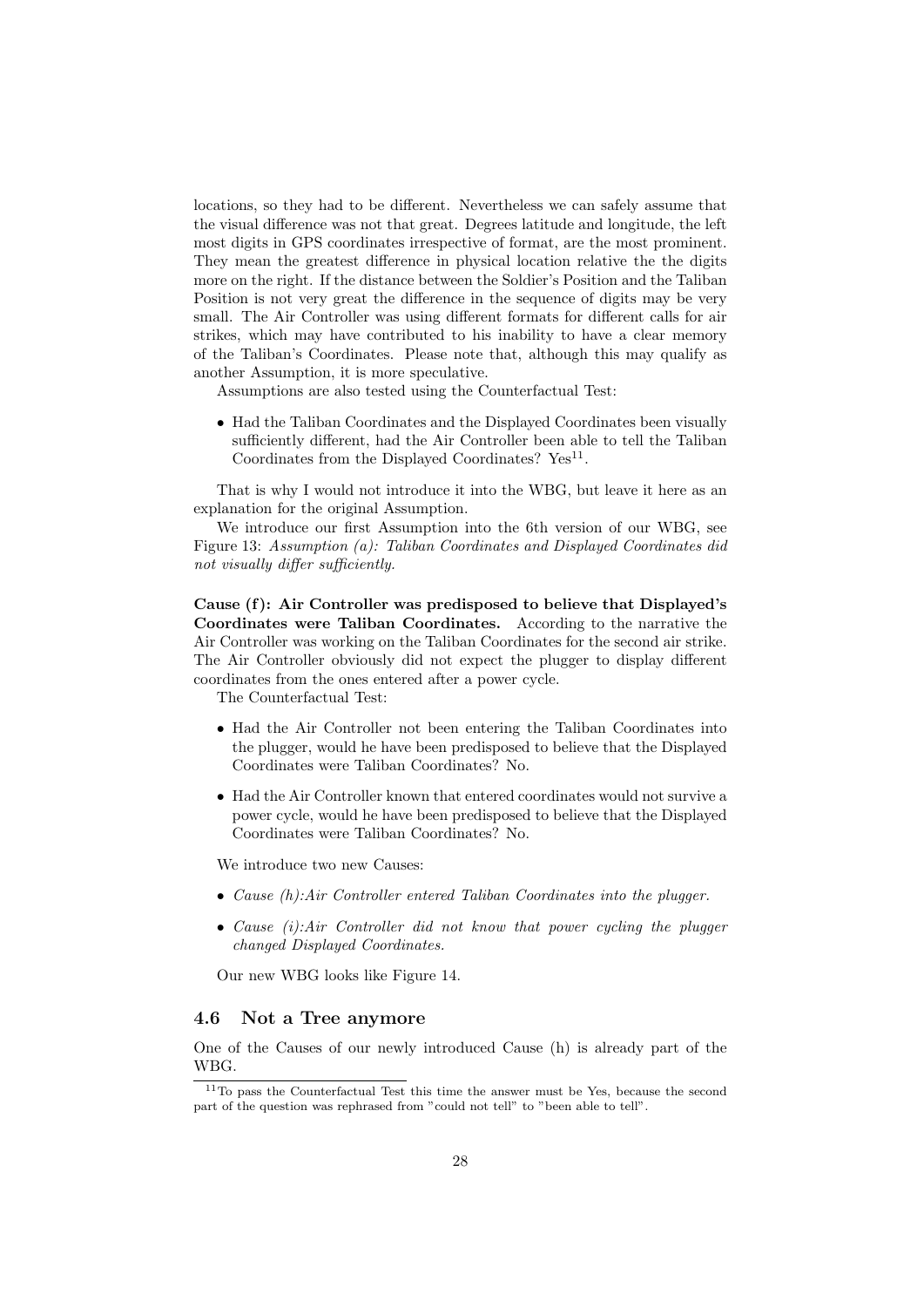• Had the Air Controller not intended to call in an air strike on the Taliban Position, had he entered the Taliban Coordinates into the plugger? No.

Cause (a) is already part of the WBG. All we need to do is add an additional Edge, giving the WBG its new form, as depicted in Figure 15.

Cause (i):Air Controller did not know that power cycling the plugger changed Displayed Coordinates. No information is given in the narrative why this would be the case. Following this Factor would only lead to speculation, which is what happened in the original narrative by Vernon Loeb. Insufficient training and stress during battle were candidates for Causes for Cause (i). In an ongoing analysis this indicates where further investigation is warranted. The Causes of Cause (i) could provide valuable insight into the way the plugger is used by soldier in the field and it could provide a good point for introducing Countermeasures.

### 4.7 The Rest

There are not many Factors that are left for the final WBG.

#### 4.8 If you use the software

If you use the software tool try to recreate the WBG the way we have done here. Please be aware that the rendering algorithm used for the layout may not render your graph the same as you saw here. How it is lay outed is not important. It is important that the same Nodes are connected by the same Edges. If you do not like the lay outing feel free to use other software tools, but be reminded, that having automatic layout greatly reduces time and effort. Try to draw the last WBG using a conventional boxes-and-arrows toolkit and compare the time it took and the aesthetics of both.

In the *Graph View* use the *Edge Detail* sub-view to keep track of the NFC justifications.

#### 4.9 Check Your Understanding

#### Exercise 10

- Which of the Nodes has to be further analyzed? Assume that the Air Controller would be available for an interview and that military procedures could be reviewed.
- Give the reasons why it is worthwhile or not.

Exercise 11 Complete the WBG. Pay special attention to the facts

- that the battery of the plugger has died and
- that the Taliban Position has already been successfully attacked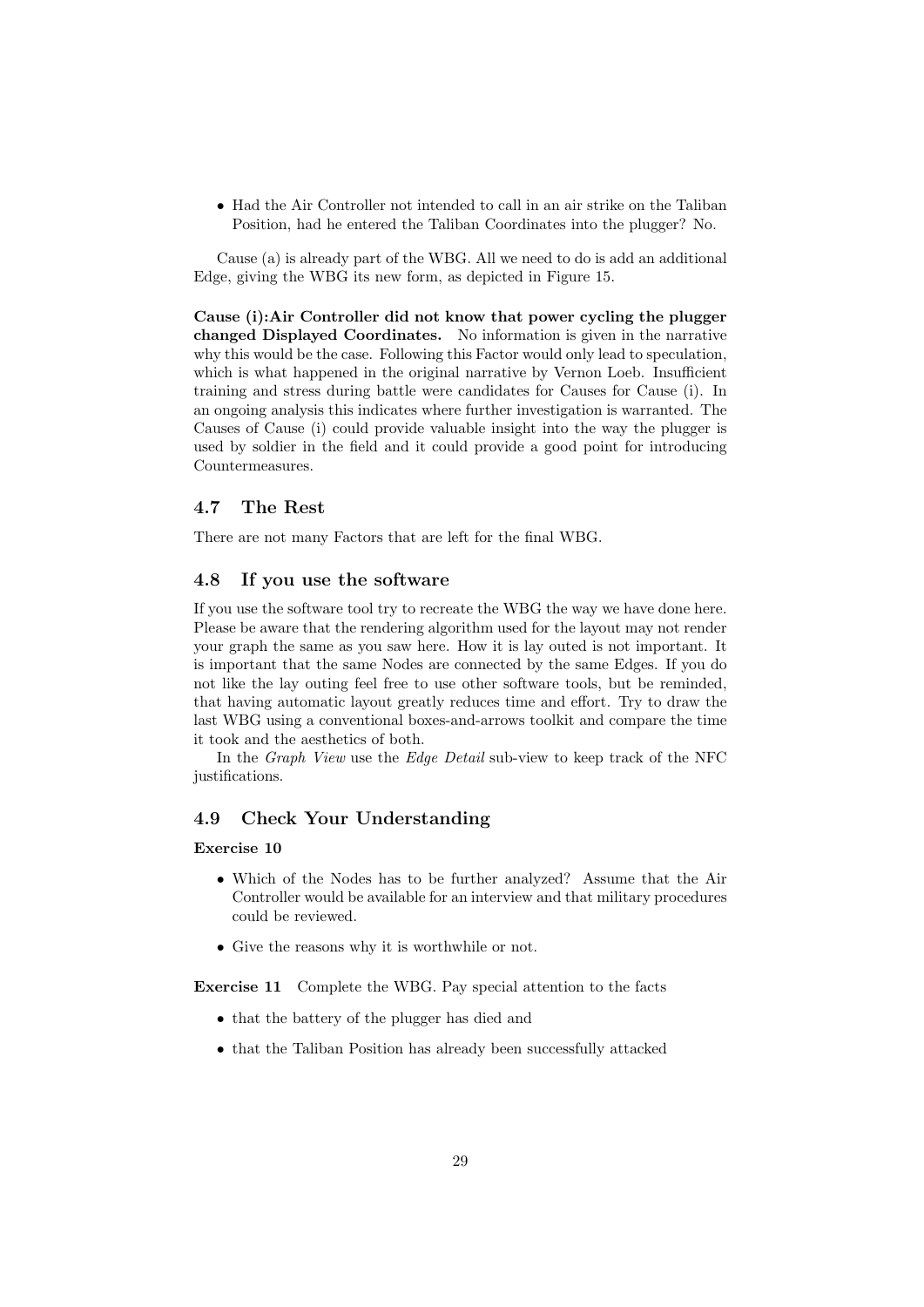Exercise 12 Now you have seen one analysis in depth. Before you go on to study further concepts you should be practicing your skills. You can find lots of Accident analyses on the WWW. For a start the Wikipedia offers articles on Accidents. For practicing you do not need authoritative resources, just a source for stories. If you prefer authoritative resources I would recommend national investigation boards for various domains. A good source is the U.S. National Transportation Safety Board (NTSB). On the NTSB website<sup>12</sup> you can find analyses on aviation, railway, marine and road accidents. Some domain knowledge is necessary, but road accidents should be analysable by everyone who holds a driver's license. Another source would be the WBA Textbook, to be published.

 $12$ www.ntsb.gov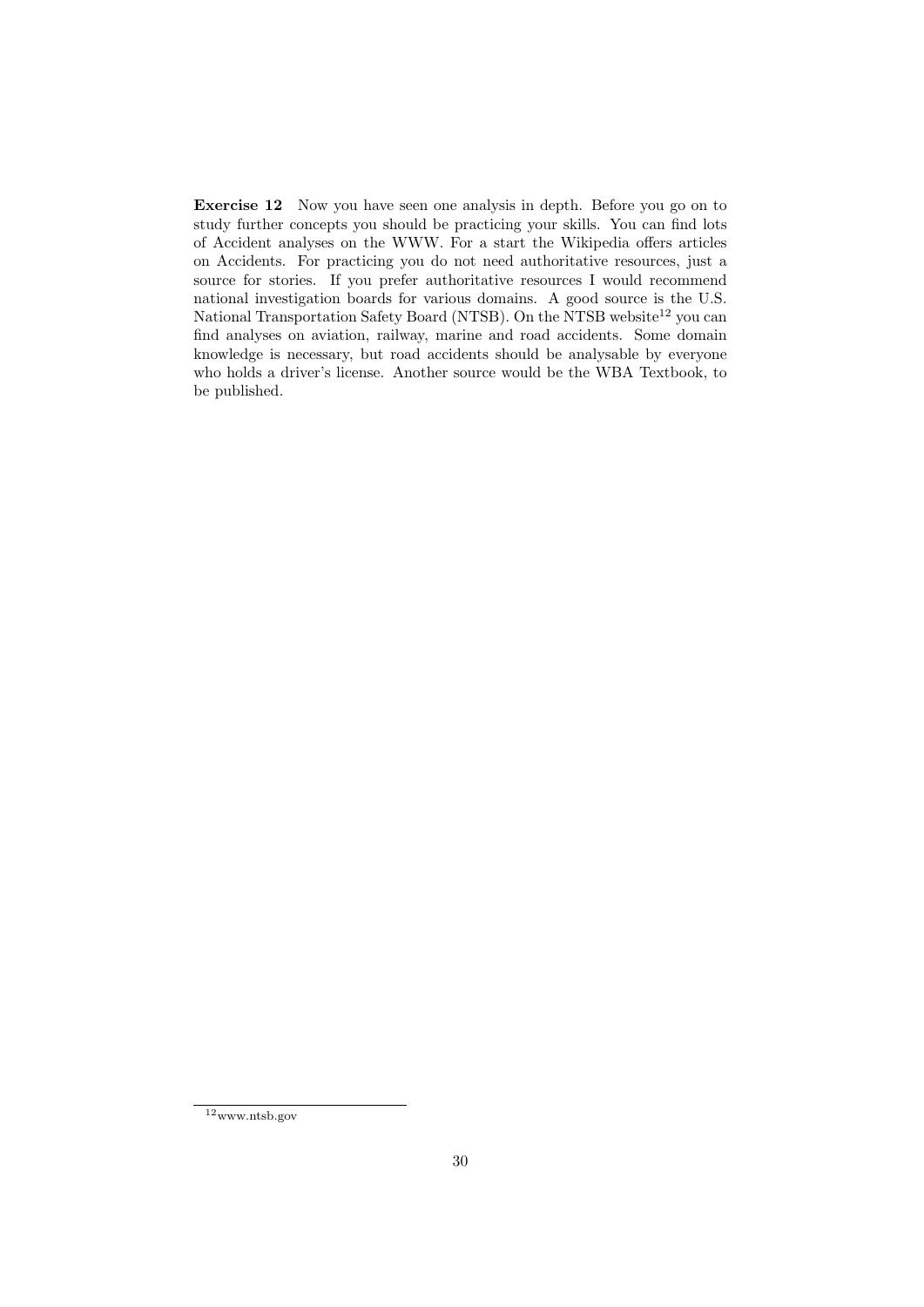

Figure 14: Friendly Fire WBG with the first indicated Unknown Factor.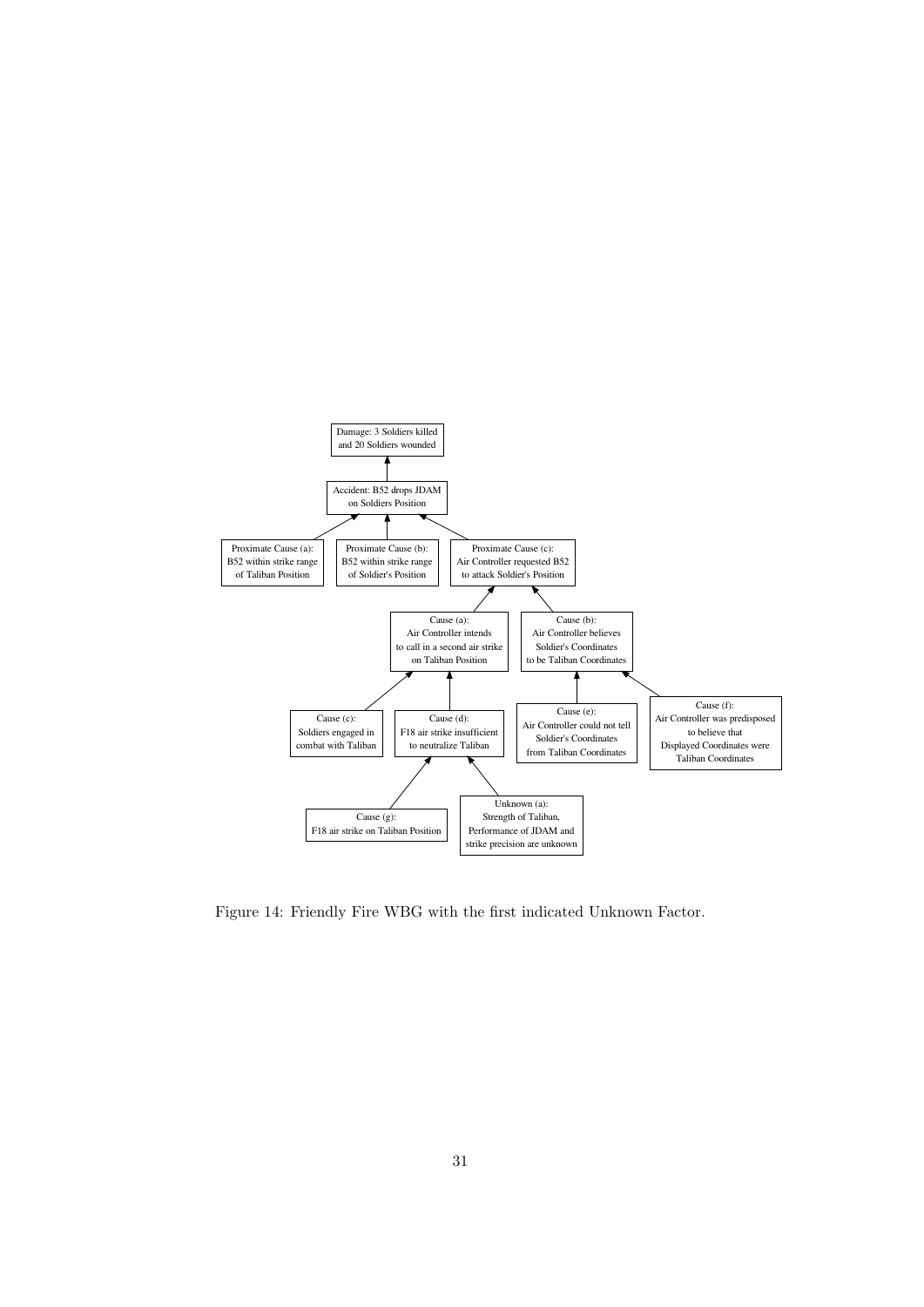

Figure 15: Friendly Fire WBG with Assumption.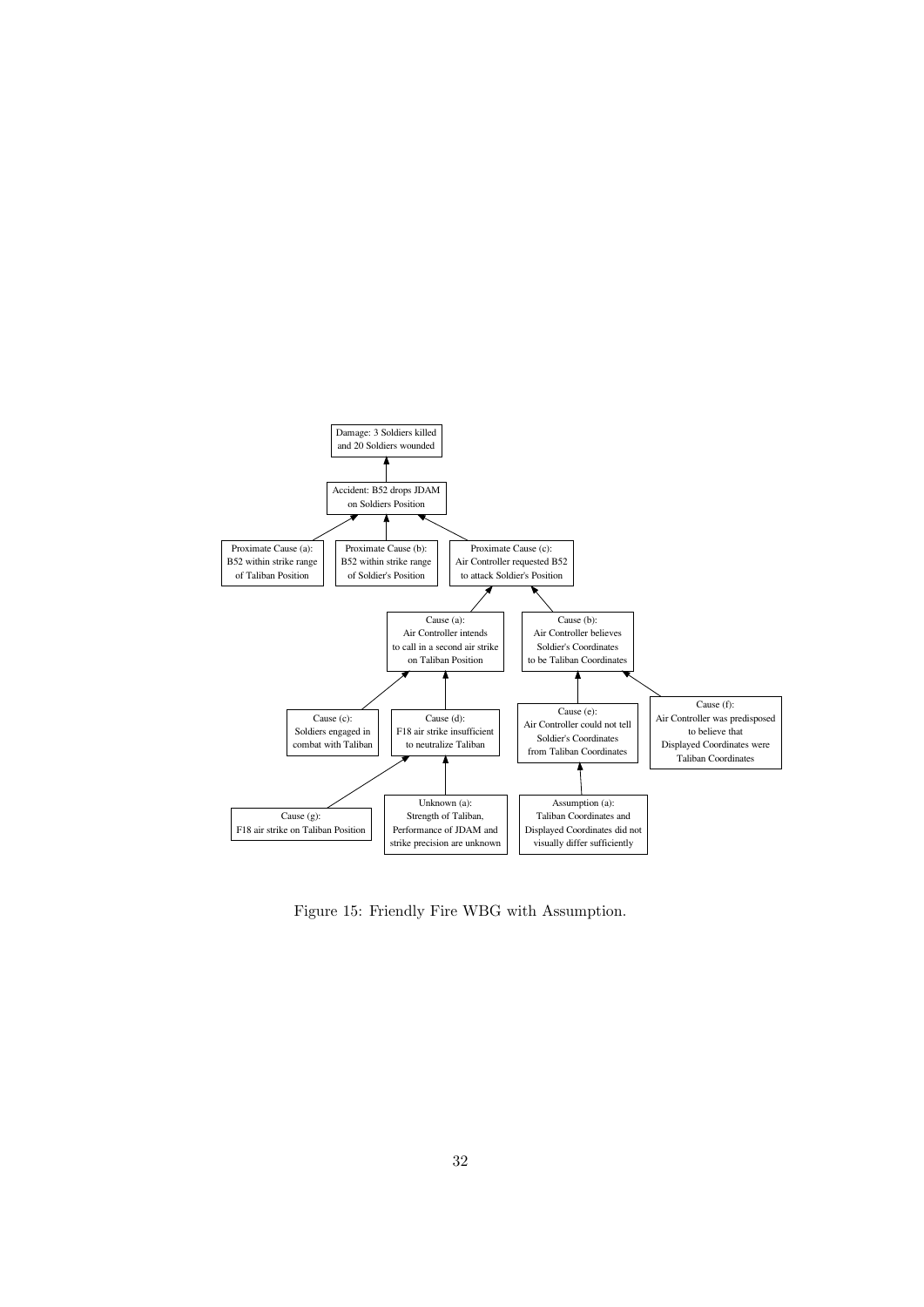

Figure 16: Introducing Causes (h) and (i).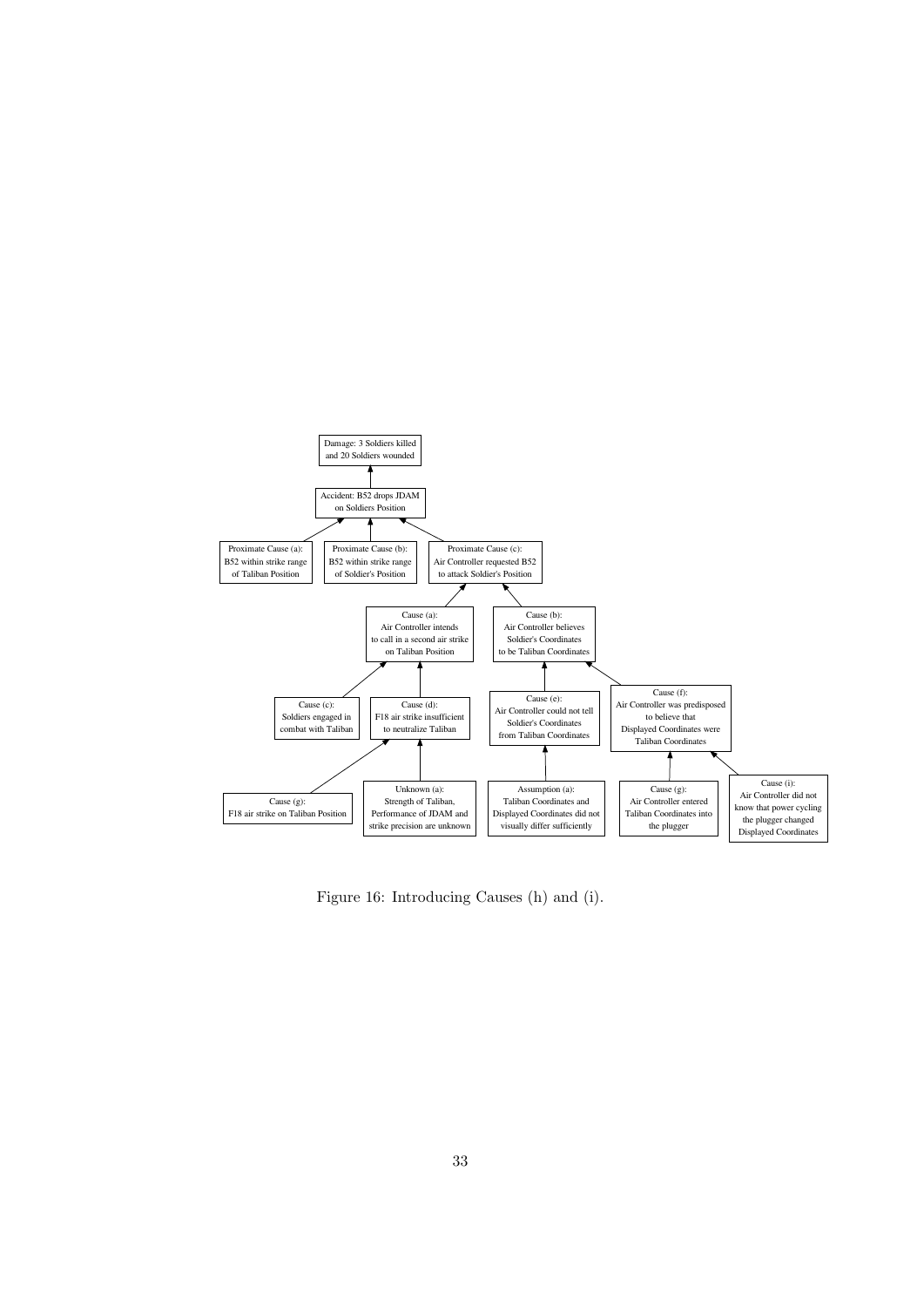

Figure 17: The WBG looses its tree structure.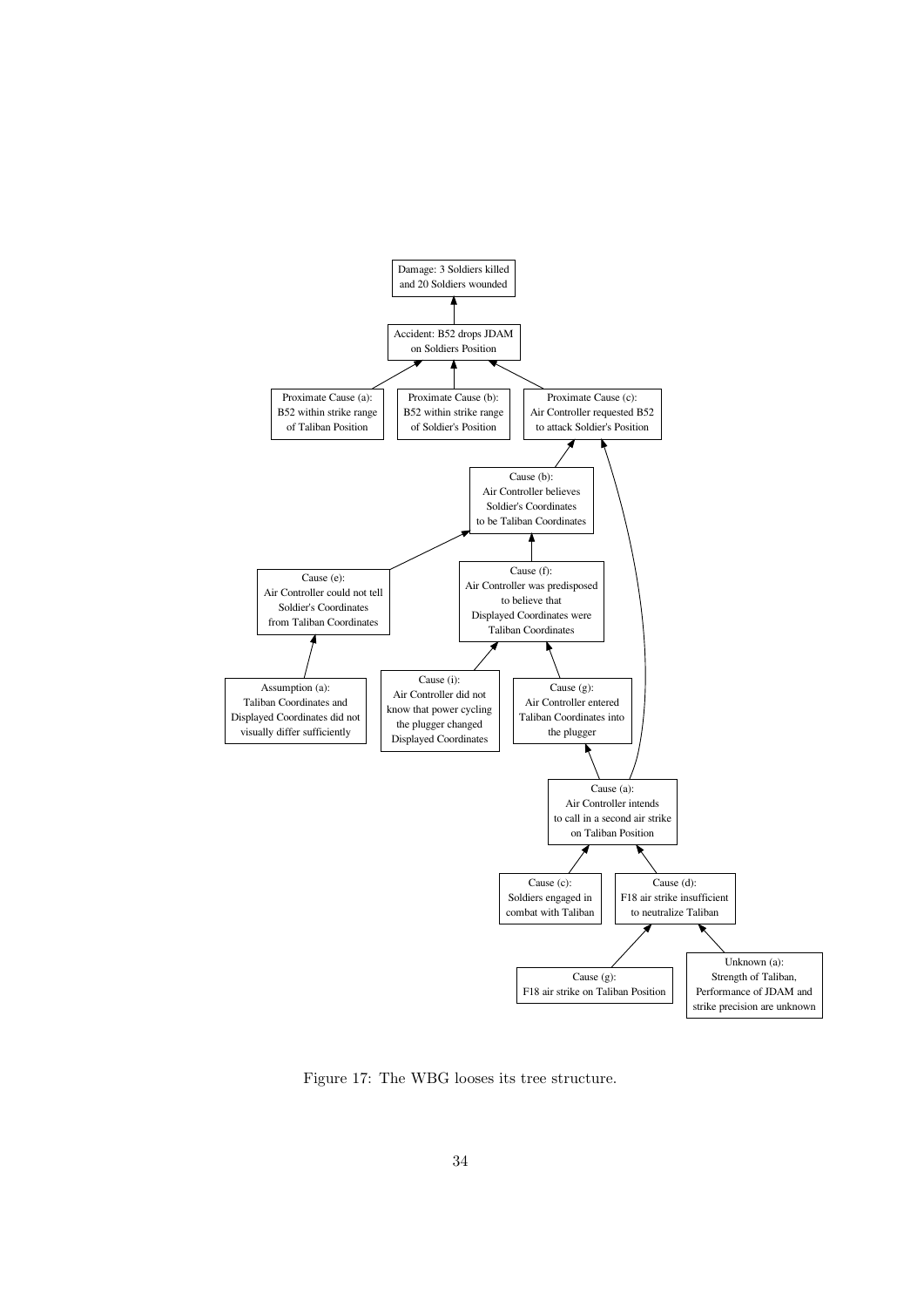# 5 Sufficient, but Not Neccessary

There are cases where one Factor is a Cause, but does not pass the Counterfactual Test. Consider the following: Two stone throwers destroy a window. Both are throwing their stones simultaneously. Had stone thrower A not thrown his stone, would the window have been destroyed? Yes, because stone thrower B would have thrown a stone to destroy the window. And vice versa.

Both Factors are sufficient in themselves. One stone thrower alone would be enough to destroy the window. Indeed, one stone thrower would also pass the Counterfactual Test, were it not for the other stone thrower.

#### 5.1 Similar Factors

In the above example both Factors were very similar. The action describted for both stone throwers is essentially the same. The difference is only that there are different persons throwing stones.

We need not make the life of the analyst unneccessarily difficult. In this case we can simply combine the two factors into one. This violates the general rule, that Factors should not be further divisible<sup>13</sup>. But it is justified here, for the following simple reason: One of the aims of the analysis is to develop Countermeasures. In this case the two Factors are so similar that we can reasonably expect them to be handled by the same Countermeasure. In most cases both Factors may be a result of a so called common Cause, which in turn suggests that a common Countermeasure may fix the problem. Installing tempered glass may be an effective Countermeasure to both thrown stones. Improving riot prevention may be an effective Countermeasute to the emergence of stone throwers.

### 5.2 Dissimilar Factors

Let's consider a different story with not-so-similar Factors.

This one is a little artificial. There is still a stone thrower who wants to destroy the window. The same instant that the stone thrower throws the stone an earthquake happens. The earthquake is sufficiently powerful to destroy the window.

Now we have two events, dissimilar, without a common cause, both of which destroy the window. Installing tempered glass still counters the stone thrower. It may even prevent the glass from shattering during an earthquake. But there is not Countermeasure that will prevent both Factors from happening.

Aggregating these two Factors into one only complicates things. The cleanest  $\text{way}^{14}$  would be to make two WBGs. One analysing the stone thrower scenario and one analysing the earthqake scenario. This assumes that both Factors are not dependend on one another and do not share a common cause. If they do both WBAs will reveal that the independence assumption did not hold.

But making two WBAs is more work that one. To cope with this, rather strange and in my experience very rare, situation, we introduce a way to state the fact that there are two Causes that are sufficient, but in this very situation, not neccessary. Keep in mind that this is a substitute for having two WBGs

<sup>&</sup>lt;sup>13</sup>As with every good rule there is an exception.

<sup>14</sup>From an academic point of view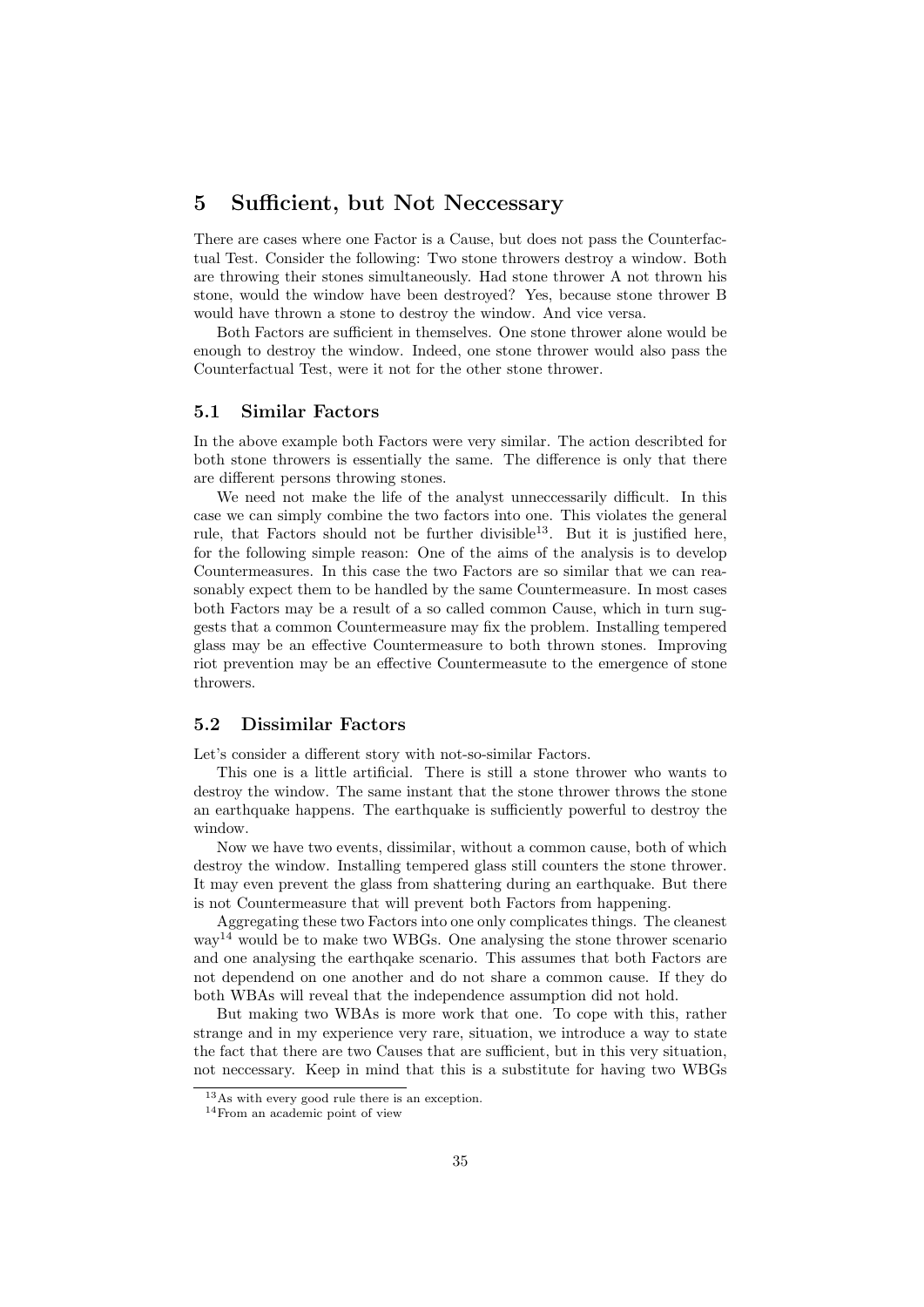and that the Counterfactual Test and Causal Sufficiency Test should hold for the virtual WBGs.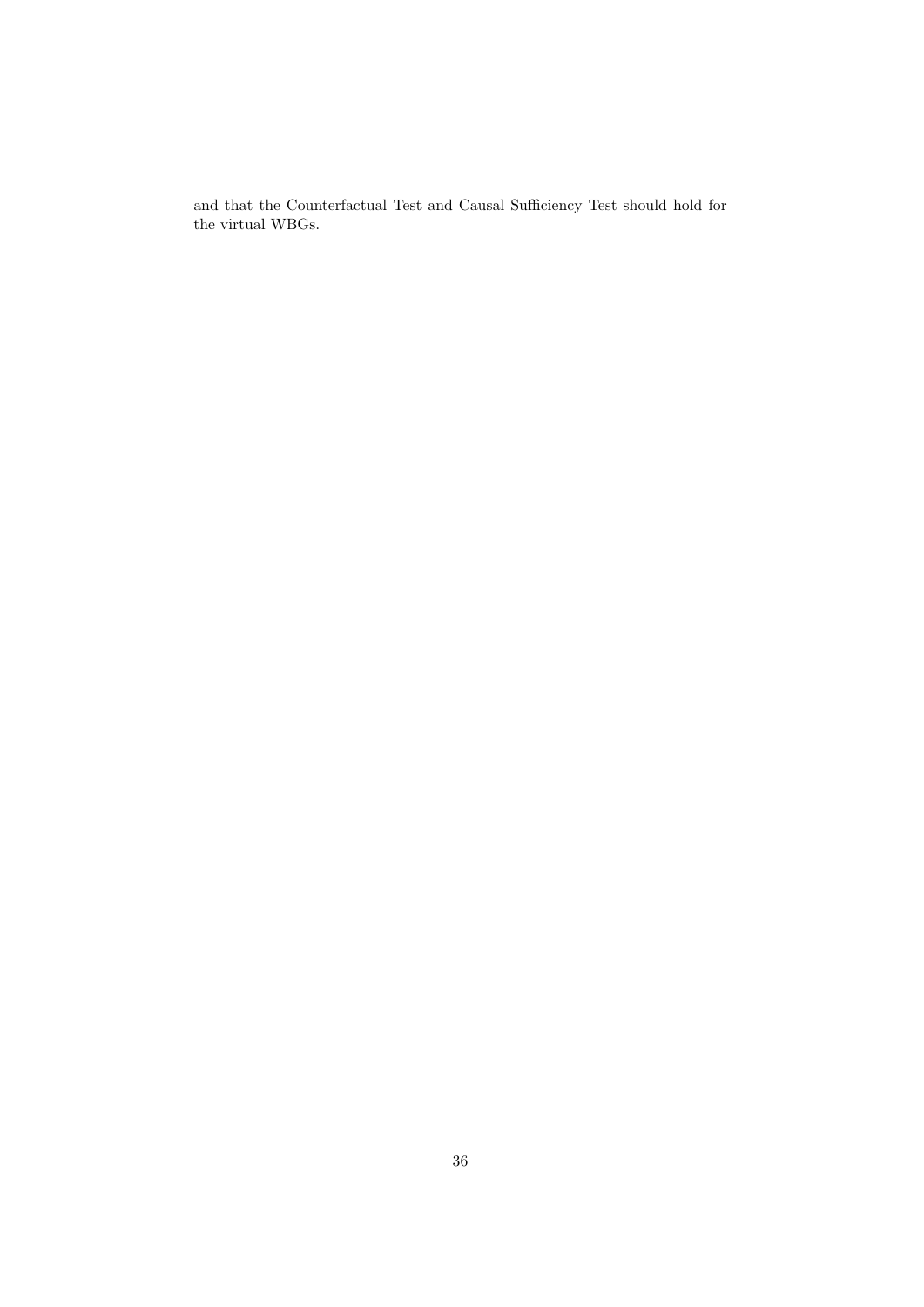# 6 Factor Types

Before you start on Factor Types you should have your causal analysis close to being finished. If you are learning WBA you should first focus on learning the Counterfactual Test and Causal Sufficiency Test. Get familiar with basic concepts that were presented during the GPS Friendly Fire case before moving on.

### 6.1 Which Factor Types are there?

Do you need Factor Types? Factor Types are classifications of Factors<sup>15</sup>. The classification presented here is not neccessarily the only one. You may come up with any other classification of it suits the goal of an analysis. The classification presented here consists of the folloging Factor Types, which will be discussed in detail:

- Event
- Process
- UnEvent
- State
- Assumption
- Contraindication
- Countermeasure

The WBG software tool supports all of the above. Each of the Factor Types corresponds to a node shape, so they are easily identifiable at a glance.

#### 6.1.1 Event

An Event in WBA is a change of the state of the world. Unfortunately, taking this literally is not very helpful. For the purpose of Accidnet analysis, Events are changes in states of things smaller than the world. These things, commonly called systems, are not definable in advance. Usuall an Accident analyst will choose a system definition implicitly when analysing the systems behaviour, which is a sequence of Events.

If I go 50 km/h in my car and accelerate to 60 km/h it may be suffiently details to say that there was one Event, acceleration from 50 km/h to 60 km/h. When my car moves at  $50 \text{ km/h}$  it constantly chagnes its position. Each change in position may be an Event under the definition, but it may not be one in the idealizes system used to describe Events that make sense from an Accident analysis point of view.

If more detail does not give us additional insight into an Accident, we should omit it.

<sup>15</sup>Remember: All Causes are Factors, but not all Factors are Causes.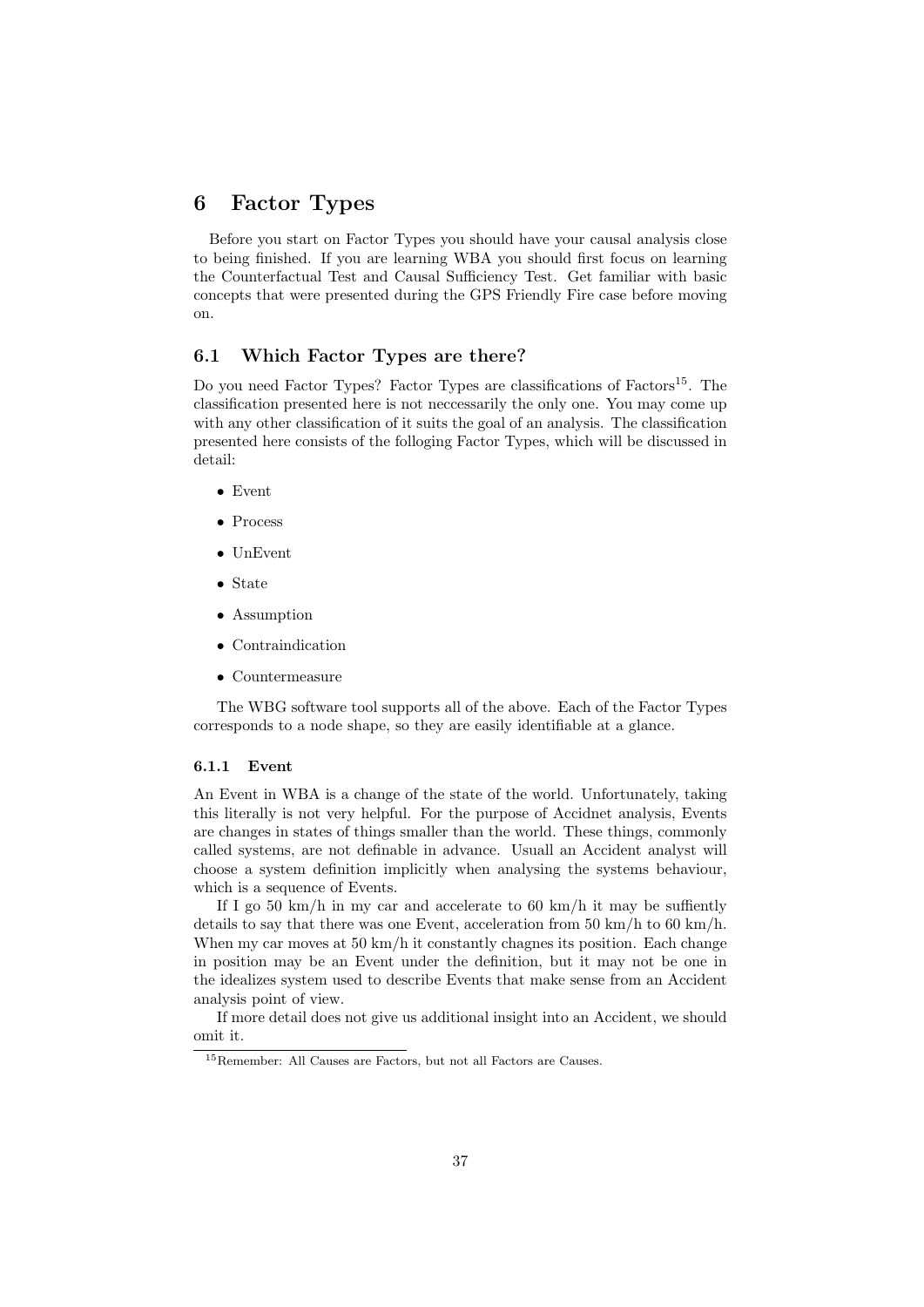#### 6.1.2 Process

Processes are sequences of similar events. In our above example the acceleration of the car from 50 km/h to 51 km/h to ... to 60 km/h, can be described as a series of more detailed Events. Processes are used to describe the Process nature of a Factor. The above described Event may well be described as a Process. If the acceleration of the car is described as an Event or a Process depends on the relative analytical value of the two descriptions. If the Process nature should be emphasized it should be described as a Process.

In other cases the choice for classifying a Factor as a Process is simpler. If other Factors ocurr during a Process, which may still be going on after the Accident that is analysed, it is much easier to classify a Factor as a Process, than it is to describe the Process in terms of Events and correlate them with other Factors. During the meltdown of a nuclear power plant there are other Factors going on. Safety barriers fail, heat and pressure build, radiation emerges, monitoring and control devices fail. All these things may happen during a meltdown, and the meltdown may, at least in part, be a Cause for all of them.

#### 6.1.3 UnEvent

An UnEvent is an Event that should have happened, but did not. A car that crosses a red light is an Event. But there is also an UnEvent in there. The rules of the road say that cars should stop before a red light. The car did not stop, but it should have been, so the UnEvent is that the car did not stop before the red light. Intuitively there is not much of a difference between saying *car crosses* red light and car did not stop at red light. It is clear to almost everybody that there are rules. The UnEvent explicitly states that

- something did not happen and
- that it should have happened.

When classifying a Factor as an UnEvent there must be a Factor that says there is a good reason that something should have happened. In most cases this good reason is some kind of rule. How explicit this rule is may well be a Cause.

#### 6.1.4 State

States are true over the whole of an Accident. The rules mentioned above are good examples of States. The rule that says stop before a red traffic light holds throughout the Accident. There is no point in time where it does not hold. If you check your WBG for plausibility be reminded that an UnEvent usually has a State as one of at least two NCFs.

Another plausibility check that involves States is that no non-State Cause should only have States as Causes. If that were true, then the Cause would be true all the time and be a State itself.

#### 6.2 Assumption

If there is not enough evidence to support a Cause, but it is clear from the Causal Sufficiency Test, that something is missing, the missing bit may be introduced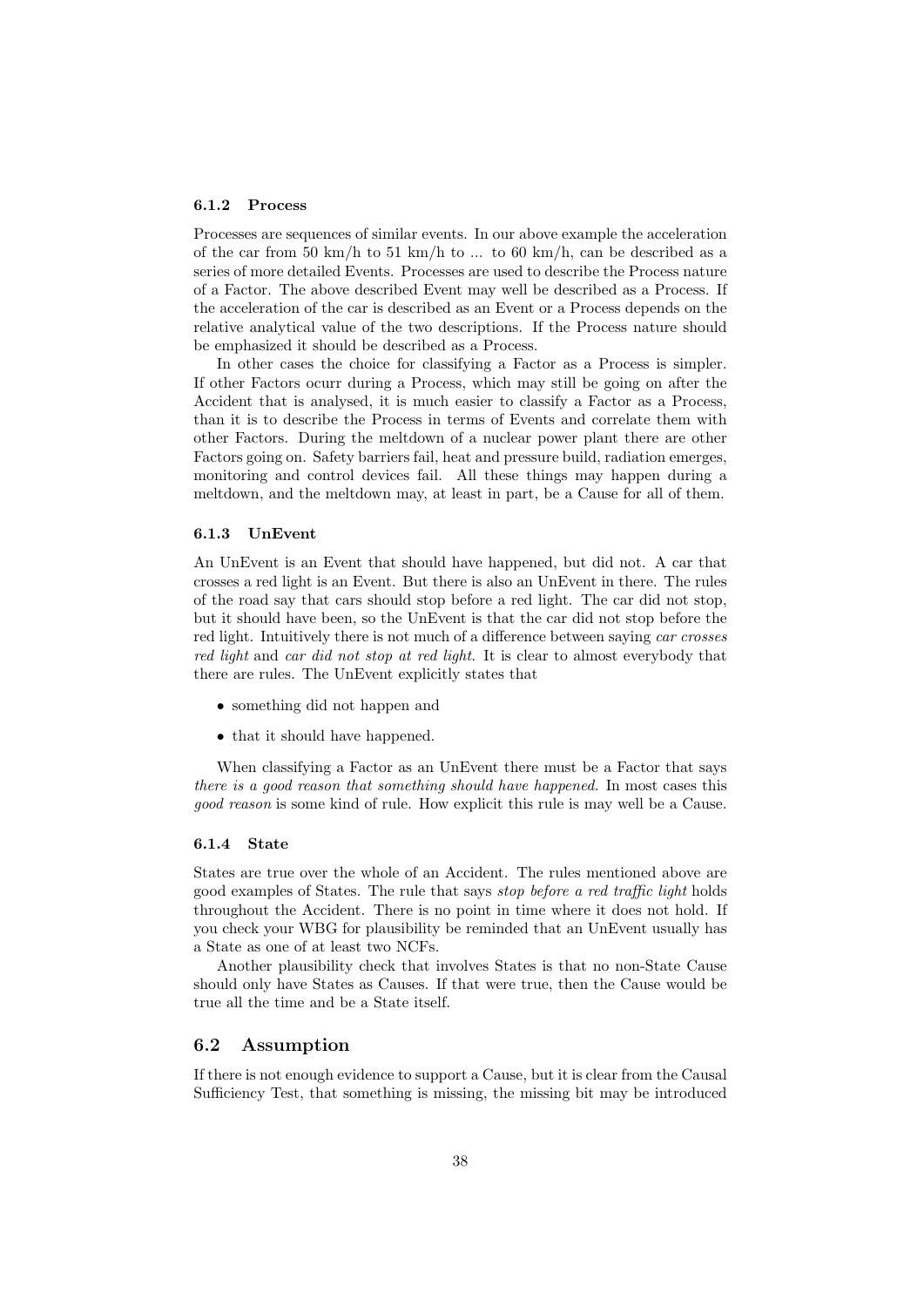as an Assumption. The Assumption should state what is assumed  $16$  Ideally, in an ongoing investigation, Assumptions may reveal loose ends and be resolved to be "real" Factors.

#### 6.2.1 Countermeasures

In an analysis is finished Countermeasures can be implemented. To illustrate the effectiveness of Countermeasures they can be part of a WBG, but they are not first class citizens, as the Causes are. Including Countermeasures as Factor Types helps illustrate the way the Countermeasure would affect and prevent or mitigate an Accident.

#### 6.2.2 Contraindication

Contraindications, like Countermeasures, are also second class citizens. They are not Factors or Causes, but in a sense, the opposite.

In an ongoing investigation there may be more than one hypothesis for the Causation of parts of an Accident. All findings that support one hypothesis go into the WBG and become Causes. But findings that challenge or contradict the main hypothesis should also be presented, as it is not helpful to exclude challenging Factors just because they don't fit in the Counterfactual Test. Ideally, like with Assumptions, these can be eliminated after an invesigation has been completed.

#### 6.3 Check Your Understanding

Exercise 16 The following is from the summary of a U.S. National Transportation Safety Board (NTSB) investigation<sup>17</sup>

The truck driver was negotiating a left curve in the right lane on the connection ramp, which consisted of two southbound lanes, when the combination unit began to encroach upon the left lane, occupied by a 2007 Volvo S40 passenger car. The truck driver responded to the Volvo's presence in the left lane by oversteering clockwise, causing the combination unit to veer to the right and travel onto the paved right shoulder. Moments later, the truck driver steered counterclockwise to redirect and return the combination unit from the right shoulder to the right lane.

The truck driver's excessive, rapid, evasive steering maneuver triggered a sequence of events that caused the cargo tank semitrailer to roll over, decouple from the truck-tractor, penetrate a steel W-beam guardrail, and collide with a bridge footing and concrete pier column supporting the southbound I-465 overpass. The collision entirely displaced the outside bridge pier column from its footing and resulted in a breach at the front of the cargo tank that allowed the liquefied petroleum gas to escape, form a vapor cloud, and ignite. The trucktractor came to rest on its right side south of the I-465 overpasses, and the decoupled cargo tank semitrailer came to rest on its left side, near the bridge footing supporting the southbound I-465 overpass.

The truck driver and the Volvo driver sustained serious injuries in the accident and postaccident fire, and three occupants of passenger vehicles traveling

<sup>16</sup>It could also state that the only thing known is that there is something missing.

<sup>17</sup>see www.ntsb.gov and search for NTSB Number: HAR-11-01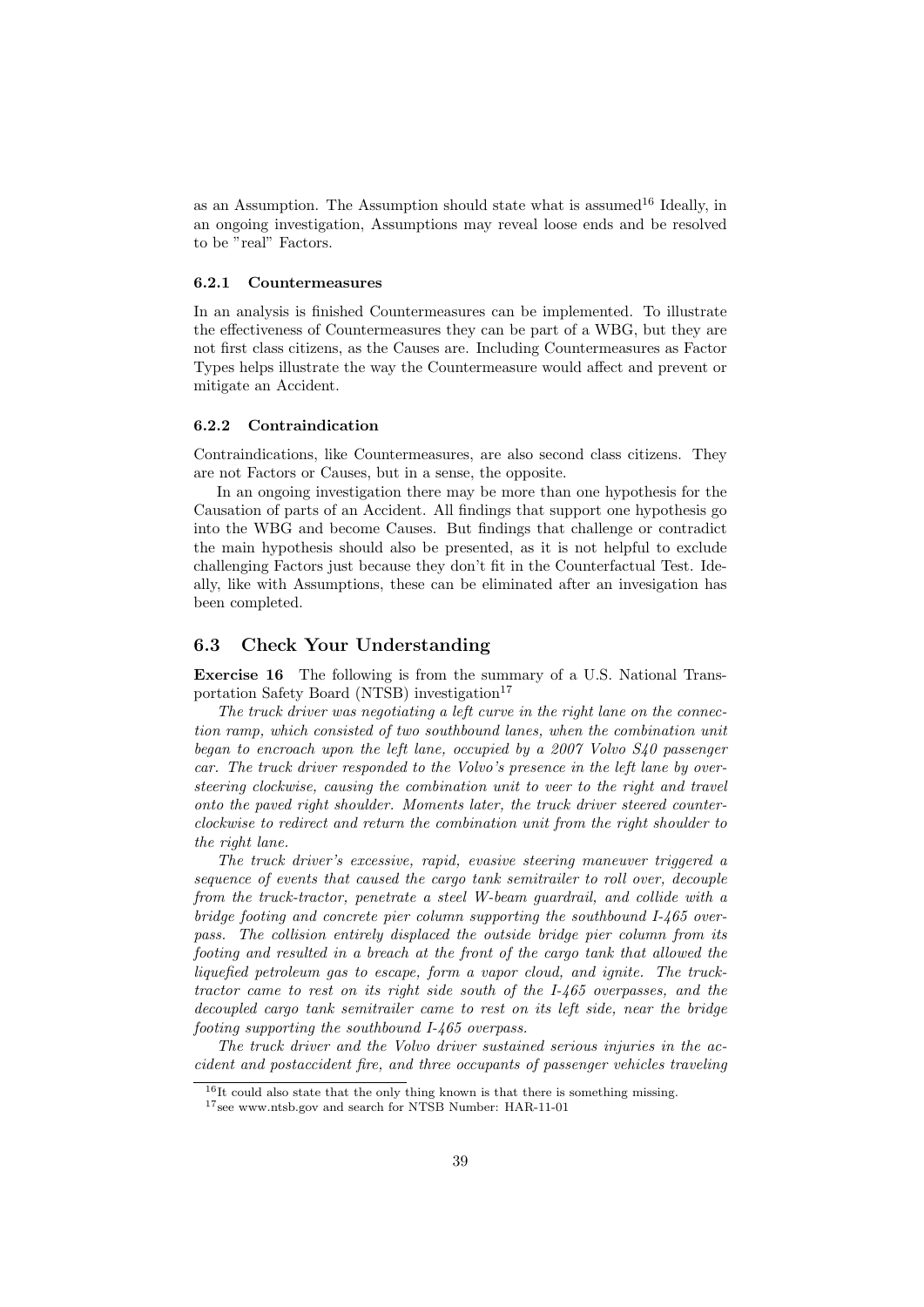on I-465 received minor injuries from the postaccident fire. At the time of the accident, the sky was overcast, winds were calm, pavement was dry, and the temperature was about  $58A<sup>°</sup>$  F.

The following safety issues were identified in this investigation:

- Essential elements of a comprehensive rollover prevention program.
- Rollover propensity of cargo tank motor vehicles, which provides little tolerance for operator error.
- Safety implications of reduced shoulder cross slope on the roll stability of heavy commercial vehicles with a high center of gravity.
- Lack of quality data necessary for conducting meaningful risk analyses to evaluate the crash performance of U.S. Department of Transportation specification cargo tanks.
- Absence of guidelines for identifying and protecting bridges vulnerable to collapse if struck by errant heavy commercial vehicles negotiating direct and semi-direct connection ramps.

Create two WBGs from the Accident description.

Exercise 17 The NTSB safety recommendations are (among others):

- Require all intrastate and interstate hazardous materials carriers to submit annually the number and types of U.S. Department of Transportation specification cargo tanks that are owned or leased in addition to data displayed on the specification plates of such tanks and, if necessary, modify the appropriate database to accept additional data fields.
- Work with the Pipeline and Hazardous Materials Safety Administration, as appropriate, to develop and disseminate guidance that will assist hazardous materials carriers in implementing comprehensive cargo tank motor vehicle rollover prevention programs, including the active participation of drivers, dispatchers, and management through training, loading practices, delivery schedules, and acquisition of equipment.
- Require all in-use cargo tank trailers with a gross vehicle weight rating greater than 10,000 pounds to be retrofitted with a rollover stability control system.
- Conduct a comprehensive analysis of all available accident data on U.S. Department of Transportation specification cargo tanks to identify cargo tank designs and the associated dynamic forces that pose a higher risk of failure and release of hazardous materials in accidents. Once such cargo tanks have been identified, study the dynamic forces acting on susceptible structures under varying accident conditions and develop performance standards to eliminate or mitigate these risks.
- Once the performance standards in Safety Recommendation H-11-5 have been developed, require that all newly manufactured cargo tanks comply with the performance standards.

Include those recommendations that are suitable as Countermeasures. Explain how the Countermearures effect the prevention of the Accident.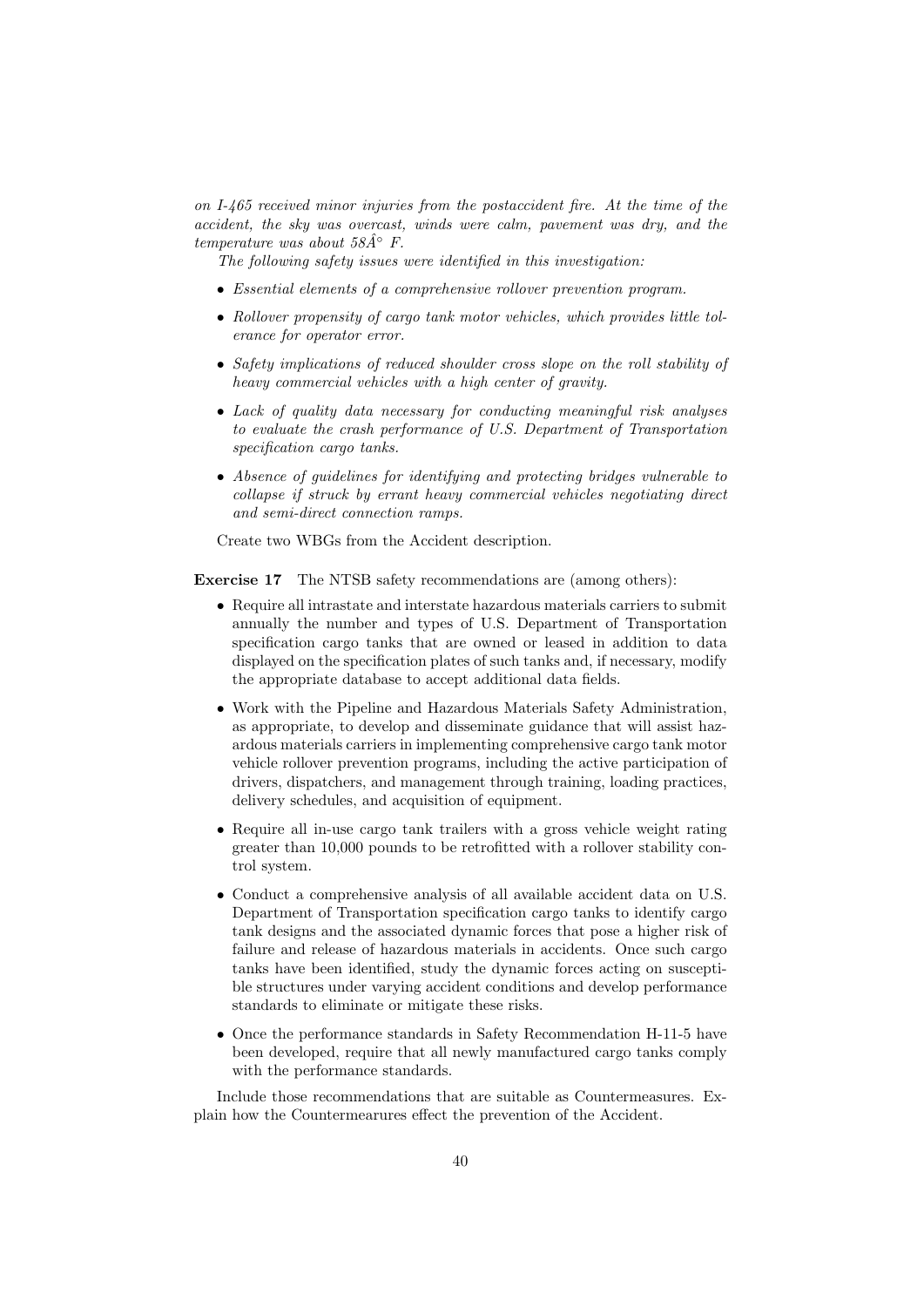Execise 18 Classify all Causes according to the Factor Type classification scheme presented in this section.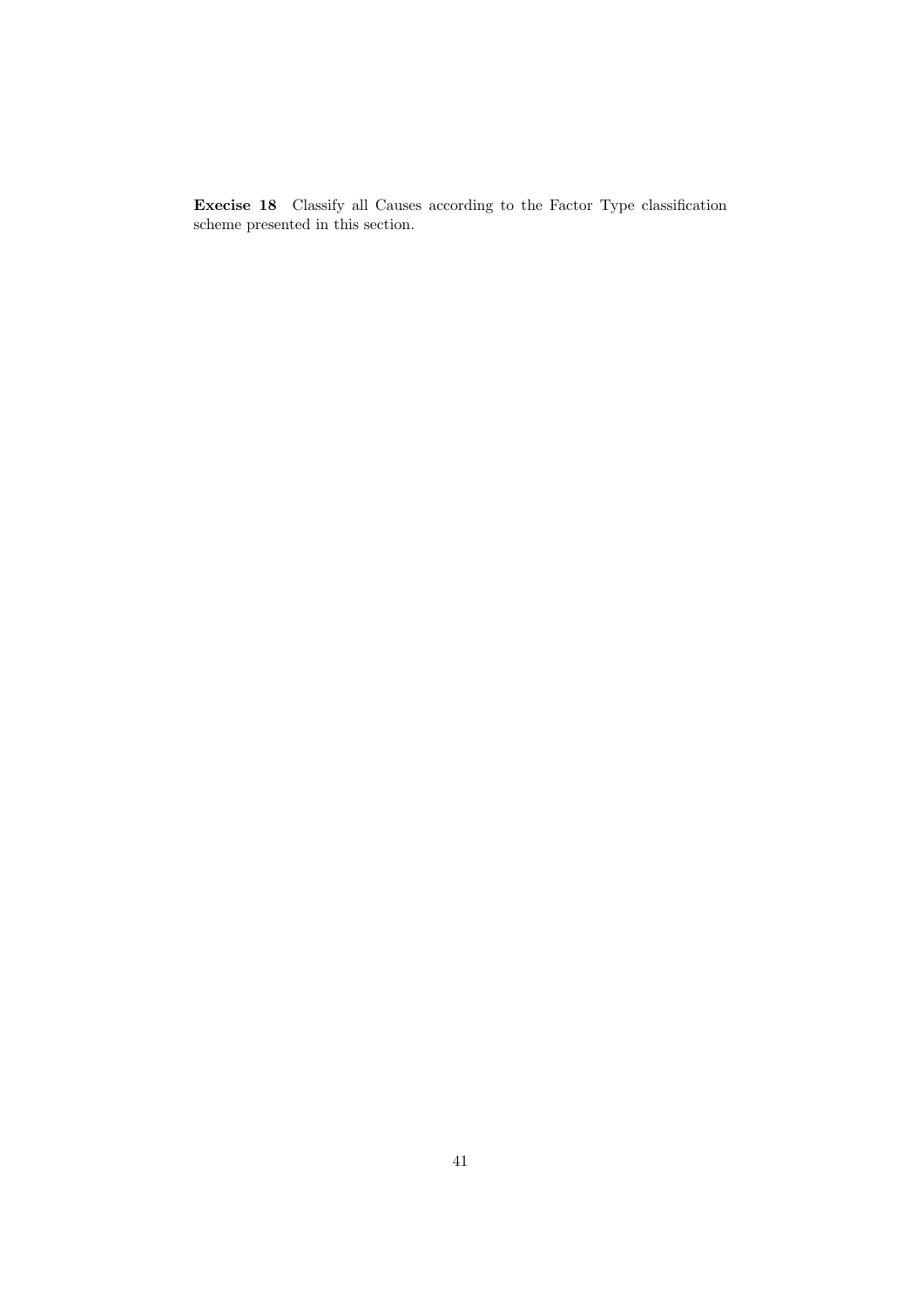# 7 Continuous Functions

### 7.1 A Train Derailment

On the 15th of November 2004 the City of Townsville, a diesel tilt train, derailed near Berajondo in Queensland, Australia. One of the Factors was speed. The train was going at a speed of  $112 \text{ km/h}$  into a curve that was limited to 60 km/h. There are other Factors but in this section we want to examine continuous functions.

To illustrate the point we do the Counterfactual Test naively:

• Had the train not been travelling at 112 km/h, would it have derailed?

There are a number of possible answers to that question, depending on how to interpret it. Had the train been travelling at 113 km/h then it would have derailed. Travelling at 113 km/h is not-travelling at 112 km/h, which satisfies the constraints put by the Couterfactual Test. So the answer to the Counterfactual Test is Yes? This does not seem to be right and we would correctly point to the fact, that increasing speed increases the likelyhood of derailing. A rephrasing of the Conterfactual Test would be in order.

• Had the train not been travelling too fast, would it have derailed? No.

Is speed really a Cause?

We know for certain, that taking the curve at 60 km/h would have derailed the train. Would travelling at 61 km/h have derailed the train? We do not know, but intuitively we would say that this is close enough to 60 km/h and the train would have safely passed the curve. What speed is the limit for safely passing the curve? Do we need to know that if we want to determine if speed was a Cause?

### 7.2 Continous Values vs. Discrete Values

Let's take a step back and have a look at the general problem. The Counterfactual Test asks a Yes-No question. It is used to give an answer to the original question "Is it a Cause or not?", which is also a Yes-No question. But train speed is not an on-off issue. Train speed can be any number between 0 and the train's top speed. It need not even be an integer. What we need is a way to map the continuous values, such as train speed, to the Yes-No answers<sup>18</sup>.

Intuitively we would select a point in the continuum, a speed number in the derailing train case, which separates the Yeses from the Nos. For example:

- If the train travels at or slower than 60 km/h then speed is not a Cause.
- If the train travels faster than 60 km/h then speed is a Cause.

 $60 \text{ km/h}$  is an obvious candidate. First we know from experience that  $60 \text{ km/h}$  is safe, because other trains went through the curve at 60 km/h without incident. Second, there is a speed limit.

<sup>18</sup>Mathmaticians and Computer Scientists call this Discretization, just in case you'd like to know more about the general problem.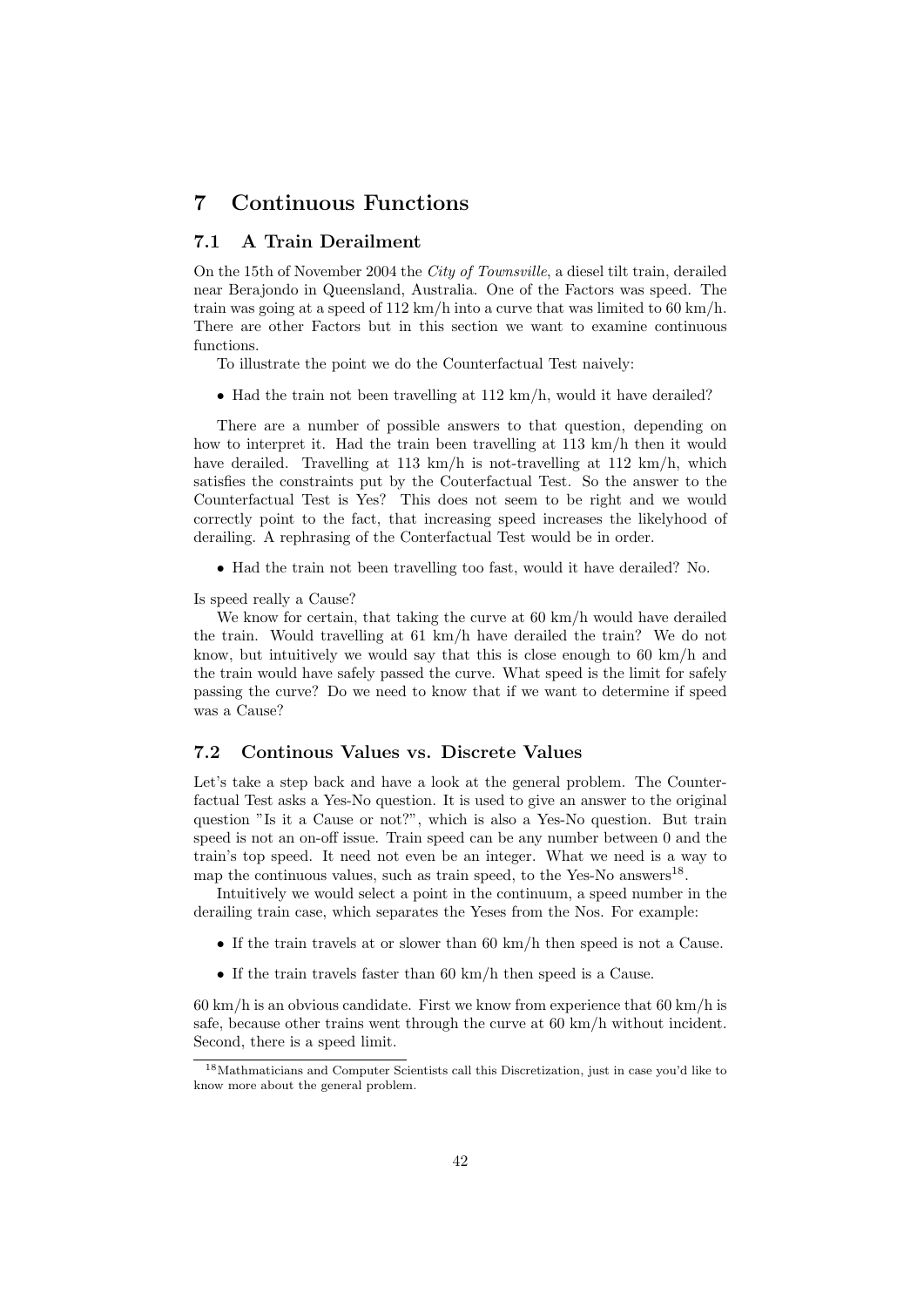#### 7.3 Back to Reality

The above mapping from speed to Yes-No, simplifies matters a little to much. Imagine that something brought the train to derail and it was traveling at 63 km/h. In court it is argued that speed was a Cause and so the driver is to blame.

No engineer would design the track without a safety margin. The train probably derails at higher speeds than 60 km/h, so is it right to put the blame on the driver for going 63 km/h<sup>19</sup>.

Let's assume that the speed at which the train derails is 90 km/h. If we know that then we could change the mapping to

- If the train travels at or slower than 90 km/h then speed is not a Cause.
- If the train travels faster than 90 km/h then speed is a Cause.

This way a driver going 63 km/h would still be liable for exceeding the speed limit, but speed would not be a Cause for a derailment.

But is it a clear cut mapping with 90 km/h? The derailment speed may be dependend on a number of factors. The distribution of the train's mass affects its center of gravity. Environmental influences like gusts or precipitation affect train performance. Wear and tear do so, too.

All these factors may shift the derailment speed in one or another direction. In this example the shift may not be great, but we cannot assume that to be generally the case.

At different speeds speed has a different state as a Cause:

- 0 km/h 60 km/h: Speed is not a Cause.
- 60 km/h lowest derailment speed (LDS): LDS is the speed at which all environmental influences must work together in order to derail the train. From 60 km/h up to LDS the train would not derail and speed is not a Cause.
- LDS lowest certain derailment speed (LCDS): LCDS is the lowest speed at which the train derails given no additional environmental factors. In between LDS and LCDS speed is a Cause, but it is not sufficient. Other Causes are neccessary.
- LCDS maximum speed (MS): In this case there is no more need for external influence. Speed is sufficent as a  $\text{Cause}^{20}$ .

### 7.4 Conclusion

The train derailment is only an illustrative case. We have mapped a continuous function on three different results (see above). In principle we would have to map on four different results. We have not examined the case where a Factor is sufficient, but not neccessary. This would have complicated things a bit and there will be a section devoted to it. I do not see a situation where a

<sup>19</sup>We will get back to the issue of Cause verus Blame. They are not the same, even if my story seems to suggest that.

 $^{20}$ Remember that Causes are necessary by definition.